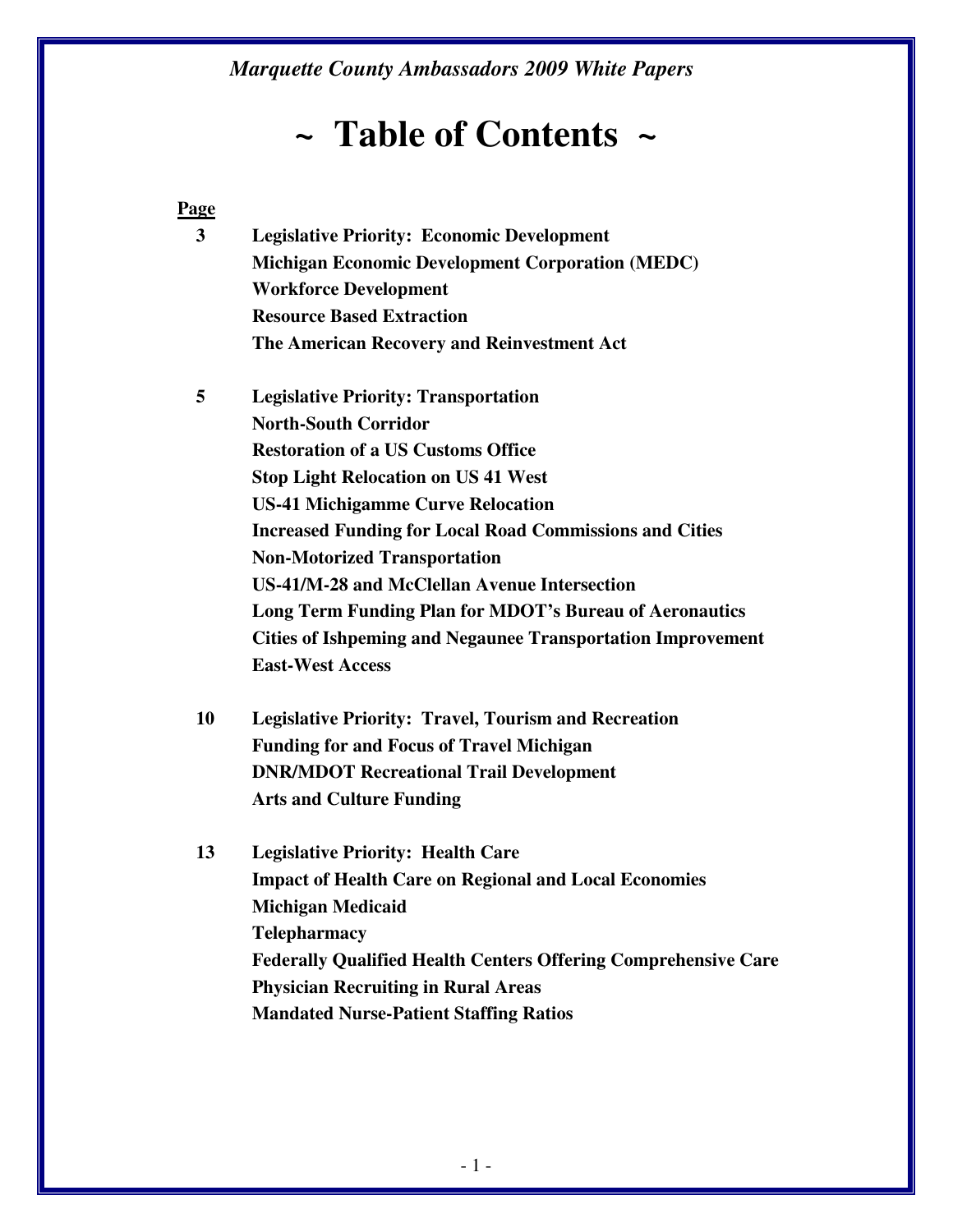- **16 Legislative Priority: Education Funding Sinking Fund Transportation Costs Declining Enrollment Career and Technical Education Kindergarten School Aid Fund Transfers Property Tax Legislation Higher Education**
- **20 Legislative Priority: MSP Upper Peninsula Crime Lab**
- **23 Legislative Priority: Energy Policy**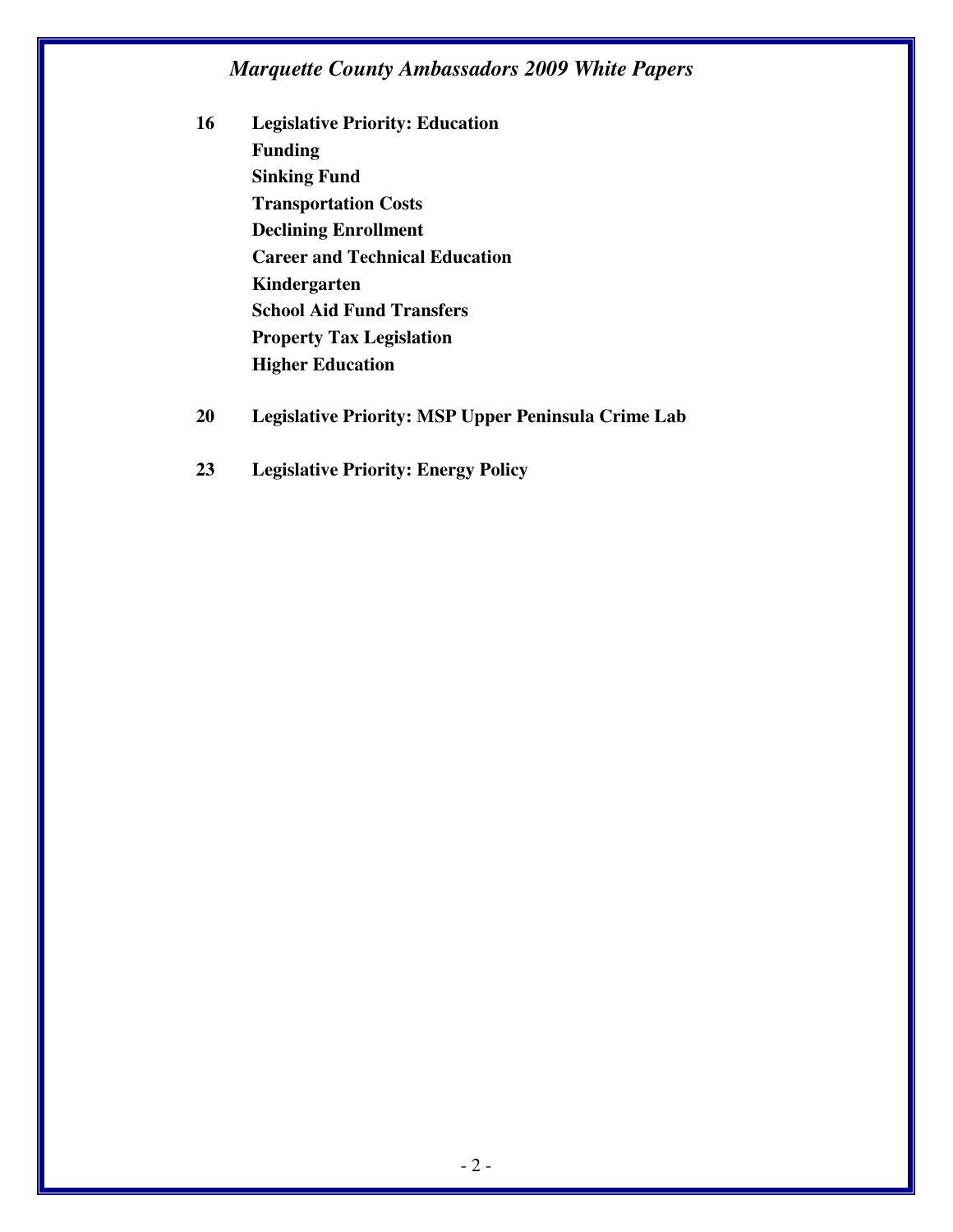## **ECONOMIC DEVELOPMENT WHITE PAPERS – 2009**

#### **MICHIGAN ECONOMIC DEVELOPMENT CORPORATION (MEDC)**

The MEDC is an important resource for local economic development agencies. We urge the continued funding of this department, as well as the establishment and continuation of incentive tools with the flexibility for use in rural areas.

Marquette County and the Upper Peninsula are focused on regional cooperation and the creation of a rural strategy for economic development. The MEDC needs to be a partner in helping this become a reality. Incentives established for cooperative efforts would be beneficial to our efforts.

**Action Requested: Appoint an Upper Peninsula representative to the Michigan Strategic Fund Board.** 

#### **WORKFORCE DEVELOPMENT**

The Department of Energy, Labor and Economic Growth (DELEG) has a program that has proven valuable to Marquette County and its workforce development. The Michigan Regional Skills Alliance has provided financial and technical assistance for programs that are employer driven and meet current industry needs.

**Action Requested: We believe this program should continue to be funded with the consideration of additional funding for successful Alliances that continue to grow and meet employer demand.** 

#### **RESOURCE BASED EXTRACTION**

Companies with the industry of resource based extraction provide a large number of family sustaining jobs in Marquette County and the Upper Peninsula. With the State's stringent permitting and regulatory processes, we believe that companies meeting and exceeding the standards can function in an environmentally safe way.

We further believe that the Department of Environmental Quality has the expertise to monitor and approve such projects that allow for continued economic growth.

#### **Action Requested: Continue to follow legislated process and permit companies that meet thresholds.**

Secondly, the DNR Trust Fund receives dollars from oil, gas and mineral rights leased from the State of Michigan. These dollars are critical to recreational projects that provide benefit to both our citizens and visitors.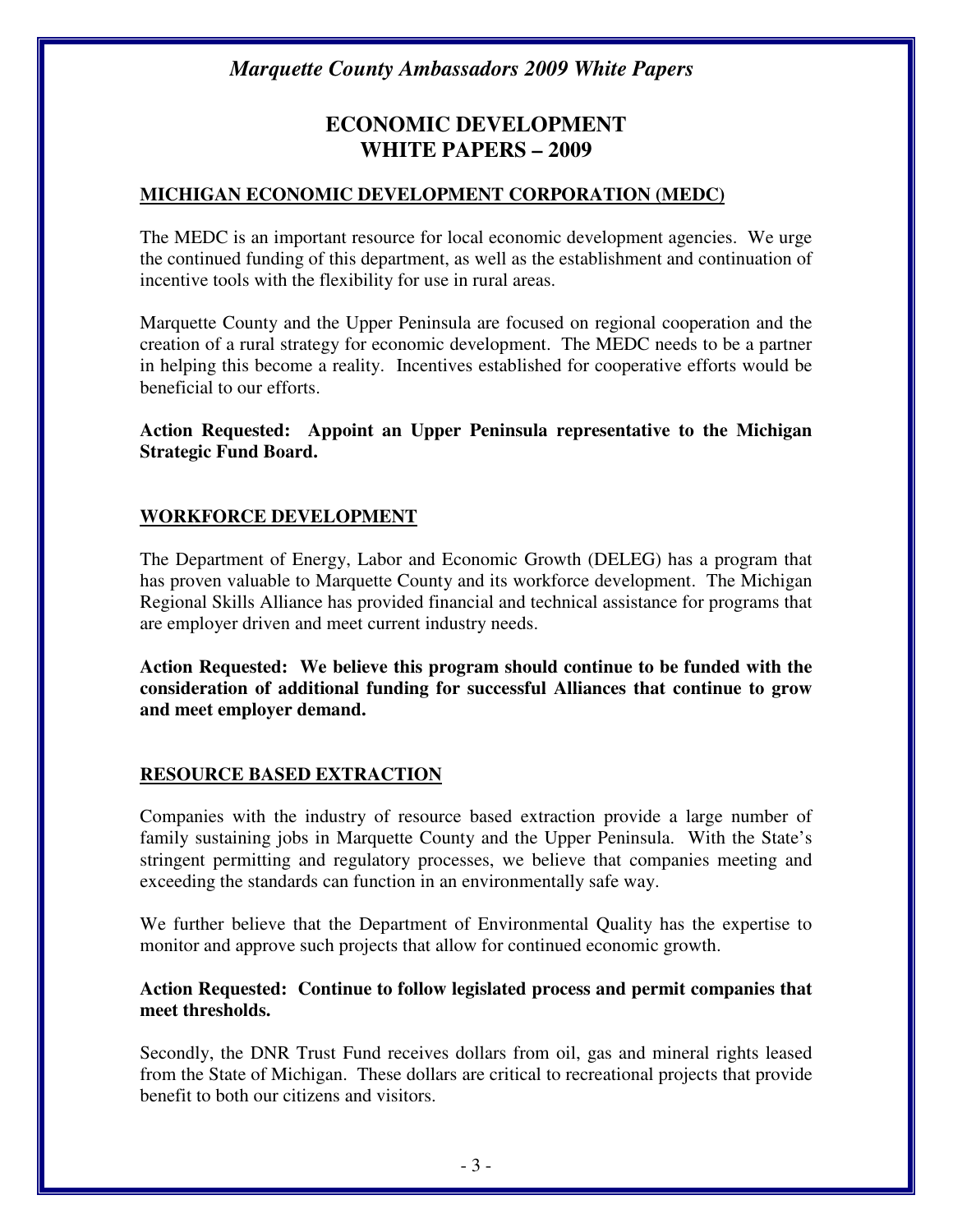However, during the Trust Fund grant application process, areas in the State that are impacted by oil and gas rights are awarded an additional 15-40 points during the grant review process. Areas with mineral rights receive no additional points.

The Trust Fund is made up of 5 trustees reviewing applications. Currently, there is no representation from the Upper Peninsula.

**Action Requested: Add mineral impact areas to the section of grant scoring that provides bonus points for communities contributing to the Trust Fund in this manner.** 

**Action Requested: Support the appointment of an Upper Peninsula representative on the DNR Trust Fund Board for the term that expires in October, 2009.** 

#### **THE AMERICAN RECOVERY AND REINVESTMENT ACT**

The American Recovery and Reinvestment Act is an unprecedented effort to jumpstart our economy, create or save millions of jobs, and put a down payment on addressing long-neglected challenges so our country can thrive in the  $21<sup>st</sup>$  century.

**Action Requested: For the State of Michigan to expeditiously spend these federal resources to stimulate our economy as intended. We urge our legislators not to put dollars into "rainy day" funds.**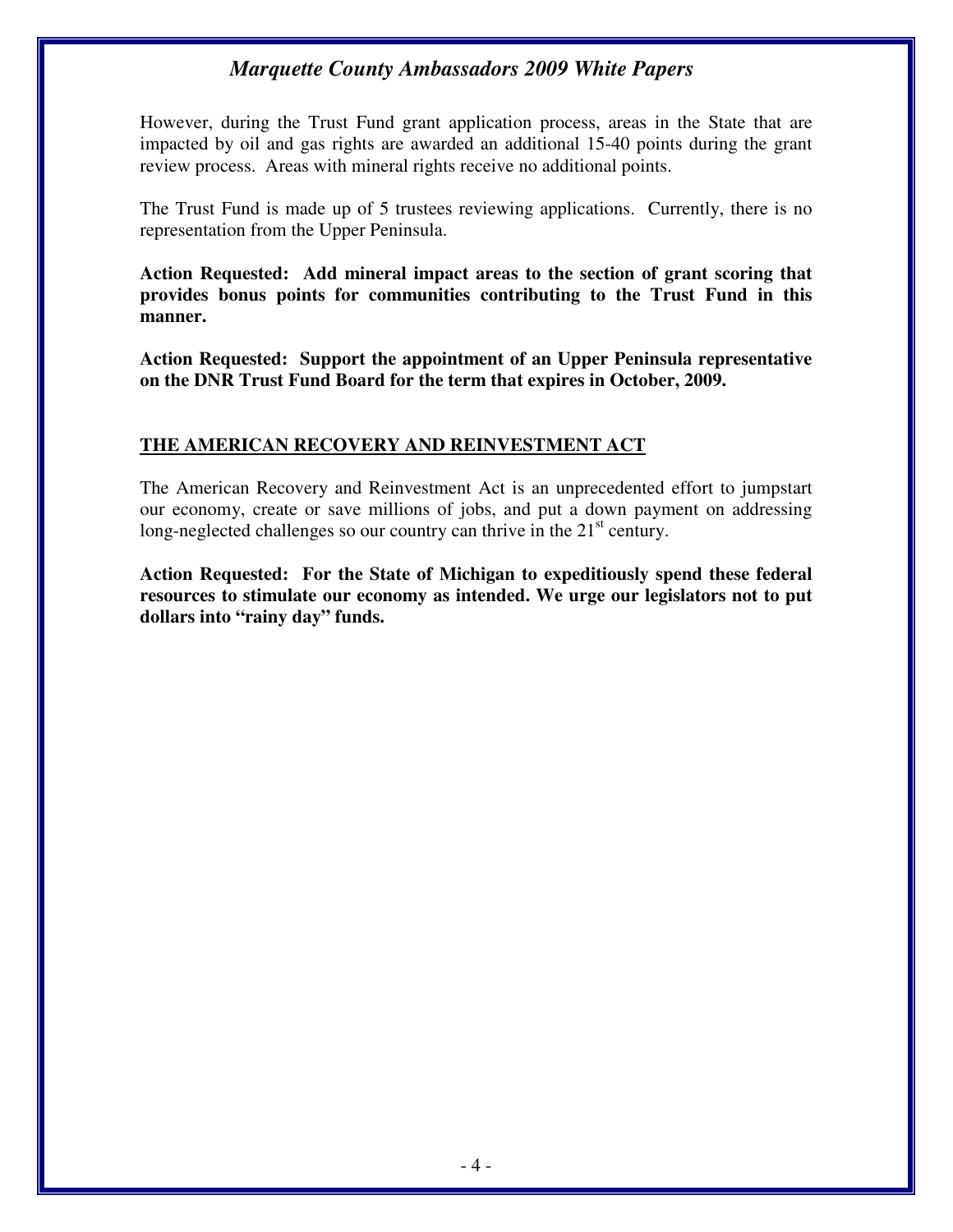## **TRANSPORTATION WHITE PAPERS – 2009**

#### **NORTH-SOUTH CORRIDOR**

Enhanced north/south travel from the Chicago/Milwaukee/Green Bay areas to central and western Upper Peninsula counties is essential for their continued economic growth and stability. Wisconsin continues constructing four lane limited access roadways on US-41 and US-141 which will approach the Michigan border at Menominee and Iron Mountain respectively. Michigan should create infrastructure to handle the increased commercial traffic on at least one of these corridors. These corridors should receive priority consideration for major infrastructure improvements in the Upper Peninsula over the next 20 years. The favored route for Marquette County is M-95 from Iron Mountain to Humboldt Township and US-41/M-28 to Marquette.

Additionally, improved roadways through the southern part of Marquette County would provide access to the growing industrial complex surrounding Sawyer International Airport, enhance local economic development and provide year around access for truck traffic. Consideration should be given for extending M-94 from Sawyer to Sagola along existing county roads.

**Action Requested: We support reestablishment of the passing relief lane program by MDOT in the Superior Region and to fund the remaining passing lane that has been identified for M-95 in Marquette County. In addition we support upgrading County Road 557 and County Road 426 in southern Marquette County to be known as M-94 from Sawyer to Sagola. Dickinson and Iron County officials have indicated their support for these improvements and recognize the benefit to the entire region***.* 

#### **RESTORATION OF A U.S. CUSTOMS OFFICE IN MARQUETTE COUNTY**

The Marquette County Ambassadors believe the restoration of a U.S. Customs Office in Marquette County is necessary in order to:

- Recruit and process aircraft, passengers and cargo shipments from major national and foreign flag carriers at the airport;
- Invite and accommodate international inward investment to the airport and the region;
- Enable local and regional firms to participate more effectively in the global marketplace; and,
- Develop the service capacities and environments necessary to support these activities for the shipment of goods and services for the benefit of businesses throughout the Upper Peninsula.

The restoration of a customs agent in Marquette County will eliminate the need for the Sault Ste. Marie Customs Office to send a customs agent to inspect Great Lakes' ships with international shipments at the deep water ports of Marquette and Escanaba. By doing so it will not only allow the full contingent of customs agents to remain at the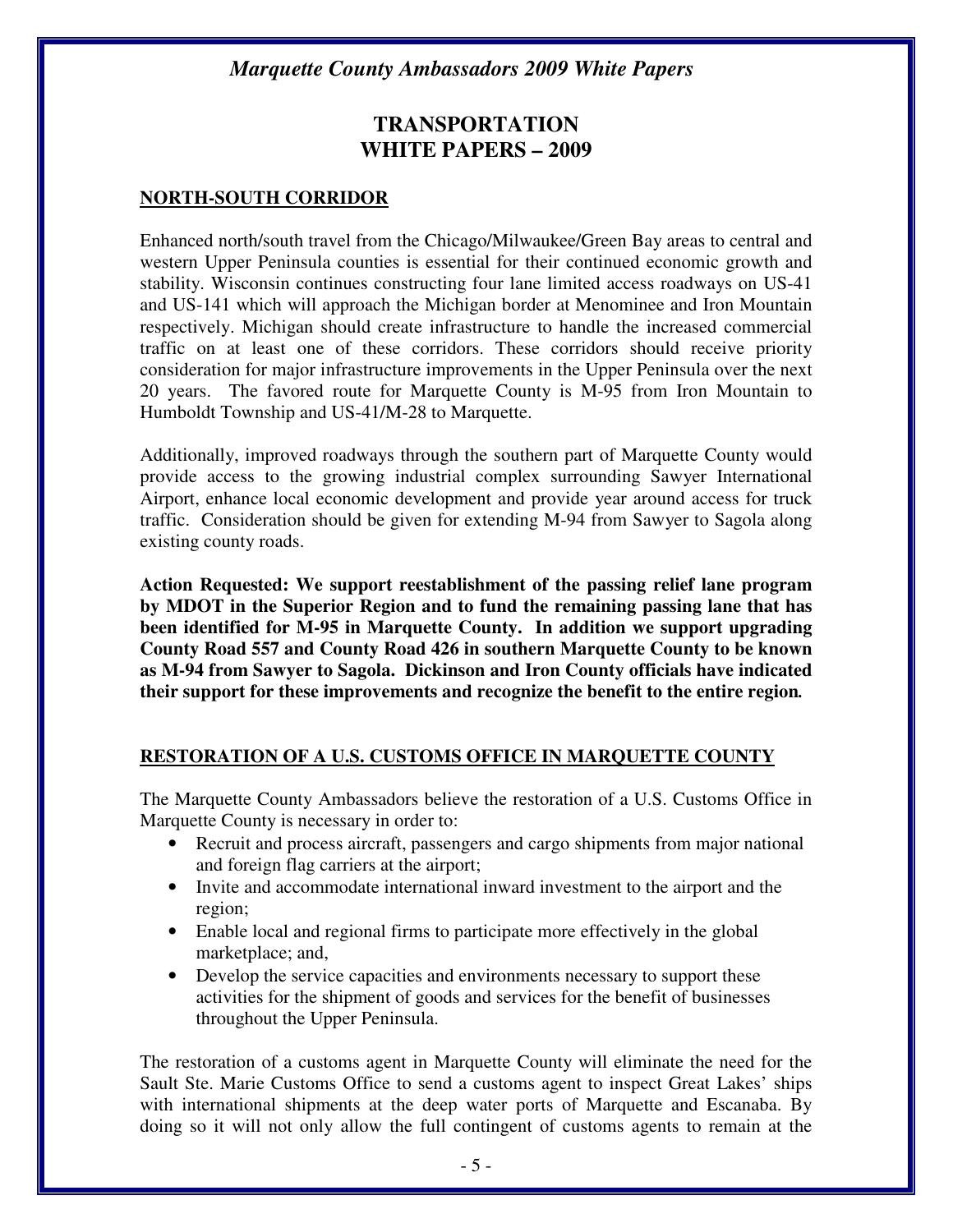International crossing in Sault Ste. Marie, it will further economic opportunities for the Central Upper Peninsula. Furthermore, the absence of a customs agent will continue the loss of revenue from potential aircraft fuel sales and aircraft landing fees.

#### **Action Requested: We support the future restoration of a U.S. Customs Office in Marquette County.**

#### **STOP LIGHT RELOCATION ON US 41 WEST to Commerce Drive (CR505) and the extension of Commerce Drive to Brookton Road (CR HF)**

This project is seen as a much-needed improvement to address the traffic congestion issues on US-41. The extension of Commerce Drive across US-41 to Brookton Road is a significant component to a larger master plan to relieve traffic congestion along the US-41 corridor. The project will not only allow traffic to cross US-41 but will allow vehicle traffic to circulate to the different businesses in the area without having to use the US-41 corridor. The US-41 Corridor Committee identified the project as a top priority and the County Road Commission, Marquette Township and MDOT are working to bring the project to fruition. The Marquette County Road Commission has applied for Category F funding through MDOT to construct the roadway improvement. MDOT requires funding to move the traffic signal and to date no funding has been secured.

**Action Requested: We support the revised intersection plan. It is our understanding that funding has been identified for this project in 2010, with MDOT committing to cover the cost of the traffic signal relocation. We appreciate continued attention to this issue to ensure that funding is available to complete the project***.* 

#### **US-41 MICHIGAMME CURVE RELOCATION**

We understand that the US-41 Michigamme curve relocation project is funded and construction is underway.

**Action Requested: We thank MDOT for its commitment to this project and the safety of motorists***.* 

#### **INCREASED FUNDING FOR LOCAL ROAD COMMISSIONS AND CITIES**

Act 51 provides transportation funding for state highways, county roads, and city streets. Over the past five years, the Marquette County Road Commission and the Cities of Marquette, Ishpeming, and Negaunee have seen declining transportation revenues and increased costs. The combination of these two issues has resulted in reduced road and street services to the public. The reduction in services has caused cutbacks in vital services needed for public safety. These service reductions include snow plowing and ice control on public roads and streets. The funding cutbacks have also negatively affected the condition of the roads and streets under the jurisdiction of the Road Commission and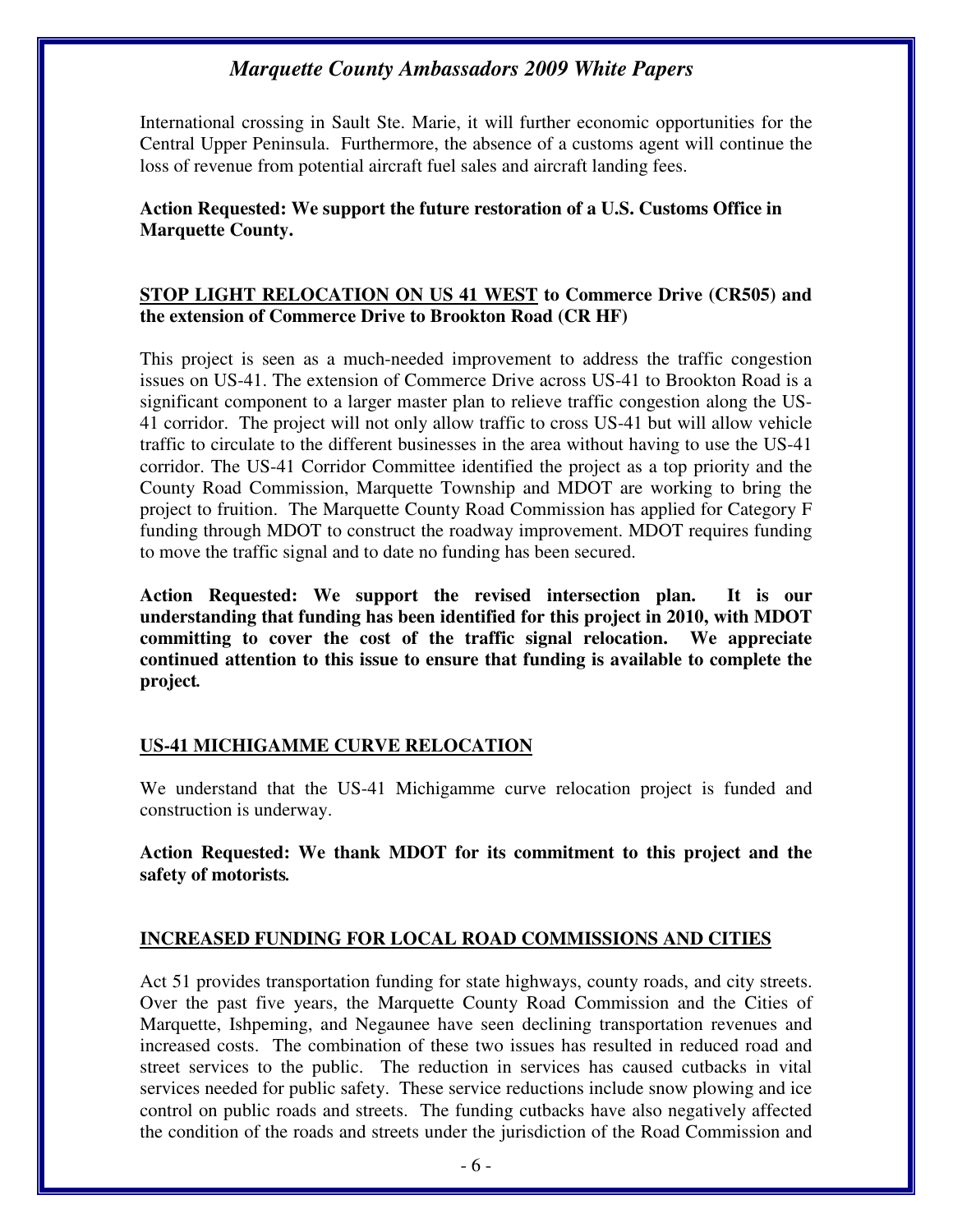the three cities. The lack of funding has also caused more roads and streets to fall into a state of disrepair.

For example, the Marquette County Road Commission manages a road system of over 1,270 miles and 94 bridges. In FY-2009, the Road Commission plans to spend over \$1,200,000 of its fund balance to provide the essential services that the traveling public expects. Currently, the Road Commission has over 40% of its 660 miles of paved roads rated in either poor or failed condition, and approximately half of all the bridges need some degree of major work. Road Commission officials estimate that over \$161 million would be needed to repair the deteriorated roads and bridges in Marquette County.

**Action Requested: We support Governor Jennifer Granholm's Transportation Funding Task Force (TF2) that was created in response to Public Act 221 of 2007. The final TF2 report was submitted to the Governor and the legislature on November 10, 2008. We support legislation to increase road funding to the "Better" investment level as defined in the TF2 report.** 

#### **NON-MOTORIZED TRANSPORTATION**

The Iron Ore Heritage Trail has received MDOT Transportation Enhancement Grant Funds for the Ishpeming and Negaunee phases. We thank the team at MDOT for their support and expertise. We look forward to continuing this partnership as Phase III of this alternate transportation corridor is developed, connecting Negaunee and Chocolay Township to sections through the City of Marquette.

**Action Requested: We are grateful to the MDOT Transportation Enhancement program for past support of the Iron Ore Heritage Trail and appreciate the Department's consideration for future funding to assist with completion of this alternate transportation route in Marquette County.**

#### **US-41/M-28 and McCLELLAN AVENUE INTERSECTION CONCERNS FOR TRUCK TRAFFIC**

The US-41 and McClellan Avenue intersection handles a high volume of passenger and truck traffic each day. (More than 25,000 vehicles pass through the intersection each day) Due to a change in the City of Marquette's truck route ordinance there is now increased truck traffic in this location each day with the intention of permanently establishing McClellan Avenue as the north-south truck route through the City of Marquette. Truck drivers have expressed their concern over completing the required "Michigan left" at this intersection in a safe manner. Because trucks will be traveling very slowly and using several lanes in order to complete these turns, this will impact the traffic flow for all drivers.

**Action Requested: We strongly suggest that MDOT commit funds for a traffic and safety study of the US-41 and McClellan Avenue intersection in an effort to find**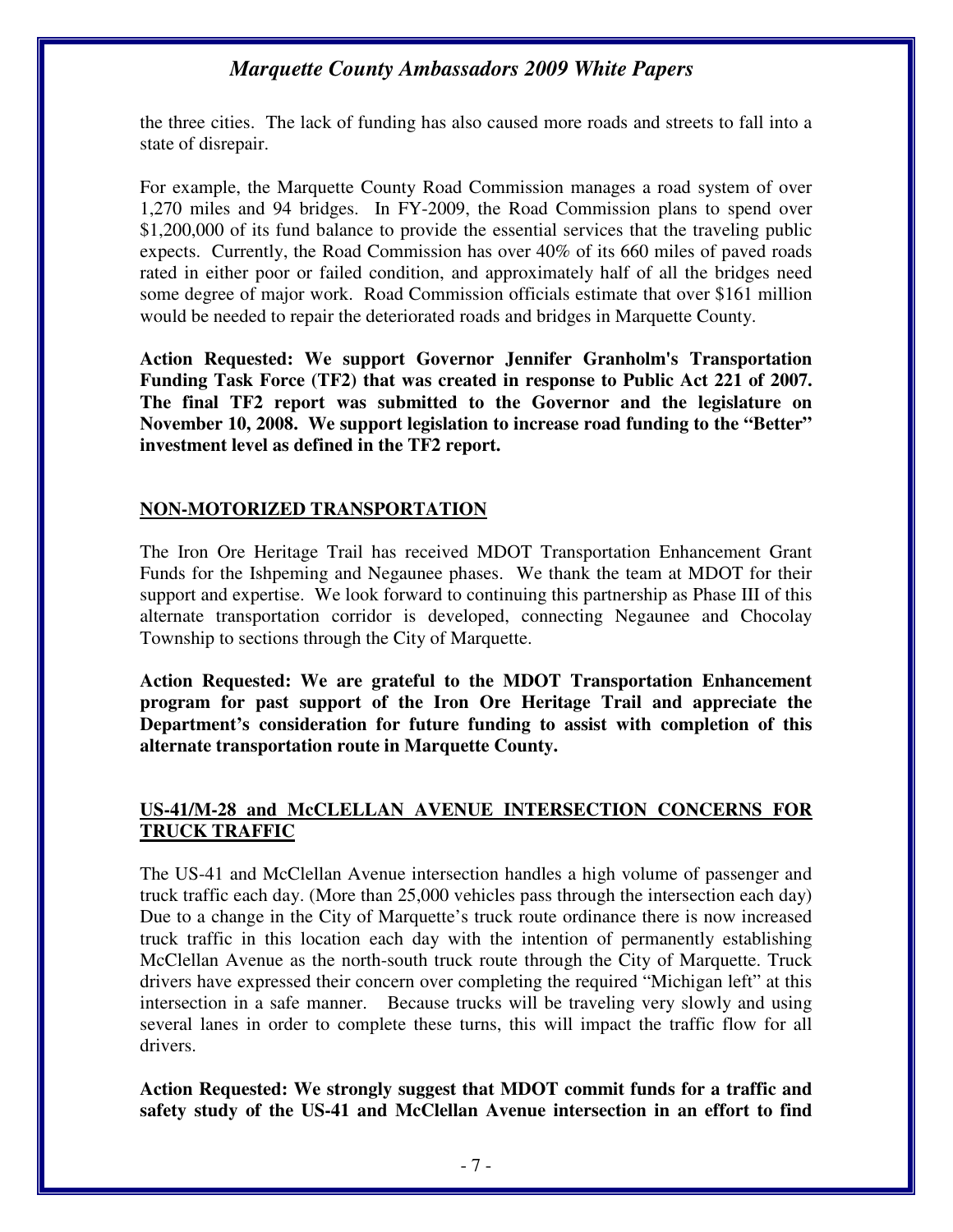**ways to move the flow of traffic at this high volume intersection more effectively and safely for all types of vehicles, including trucks.**

#### **LONG TERM FUNDING PLAN FOR MDOT's BUREAU OF AERONAUTICS**

As has been communicated to Michigan's Airport Managers during the 2006 – 2009 Michigan Airports Conferences, and within the next three Fiscal Years, MDOT's Bureau of Aeronautics and Freight Services Department is nearing a crossroads for the continuation of services to Michigan's airports. Funding for the State Aeronautics Fund is derived from a \$0.03 per gallon tax on aviation fuels and has remained at this level since 1927.

With commercial airlines operating fewer, yet more fuel efficient aircraft in a depressed State and nationwide economies, with both business and leisure travel expected to be flat during CY's 2009 & 2010; this has and will continue to result in significant decreases in fuel tax revenue to the State Aeronautics Fund (SAF).

Additionally, the cost of aviation fuel for the general aviation community (on-average \$4.00 per gallon), has also resulted in decreased air traffic operations, therefore resulting in continued decreases in fuel tax revenue to the SAF.

Since 2006 and due to budgetary restrictions, officials at MDOT's Bureau of Aeronautics have been forced to suspend Air Service programs to Michigan's airports, such as: Capital Equipment; Training of Airport Fire Fighters; Air Carrier Recruitment and Retention; Airport Marketing; and, Pavement Maintenance.

Unless real and positive changes take effect to increase revenue to the State Aeronautics Fund, numerous and existing primary and secondary services that Michigan's airports enjoy today could be terminated due to lack of funding, including possible reductions of critical Aeronautics staff.

**Action Requested: The Marquette County Ambassadors respectfully request a longterm funding plan for MDOT's Bureau of Aeronautics and Freight Services Department to continue the growth, development and maintenance of the 235 public use airports in Michigan's Airports System Plan (MASP).** 

#### **CITIES OF ISHPEMING AND NEGAUNEE TRANSPORTATION IMPROVEMENT**

Several years ago the Cities of Ishpeming and Negaunee purchased substantial acreage between the two cities from Cleveland Cliffs Iron Company. Since then, each city has prepared a reuse and development plan for the area. Additionally, the two City Councils have met in joint session to determine how the two cities could work cooperatively on economic development of this area. The cities have agreed that a north-south roadway should be constructed from US-41/M-28 through the property to Business Route M-28.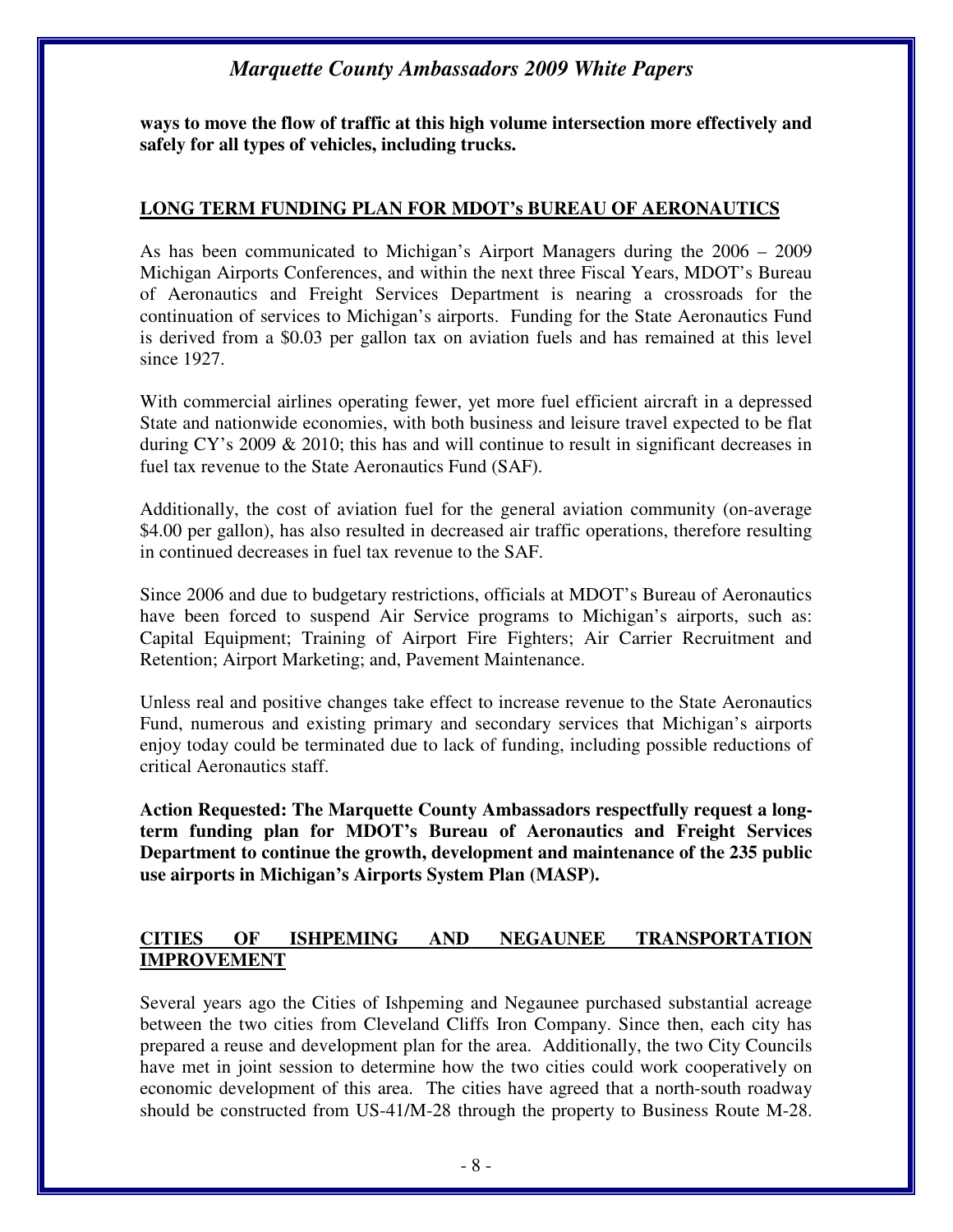This roadway is a necessity for economic development and would also relieve traffic problems on US-41/M-28.

**Action Requested: We support the construction of a north-south roadway from US-41/M-28 to Business Route M-28 between the Cities of Ishpeming and Negaunee.** 

#### **EAST-WEST ACCESS**

Ewing Township in the southeastern part of Marquette County is isolated from the rest of the county by the Escanaba River on the western township border. The only access to Ewing Township is through Delta County. This impedes all aspects of daily living including but not limited to: economic development, safety, emergency response, access, employment, job development, public services, school bus transportation, mail delivery, supply routes, etc. Efforts are underway to secure support for building a bridge across the Escanaba River to connect Maple Ridge Road in Ewing Township and County Road SI in Wells Township. Support for this project has been given by numerous local and county organizations. The Marquette County and Delta County Road Commissions have reclassified Maple Ridge Road a "Rural Major Collector" connecting US-41 with CR 426.

**Action Requested: We support the construction of a bridge over the Escanaba River connecting Ewing and Wells Townships and the accompanying road improvements.**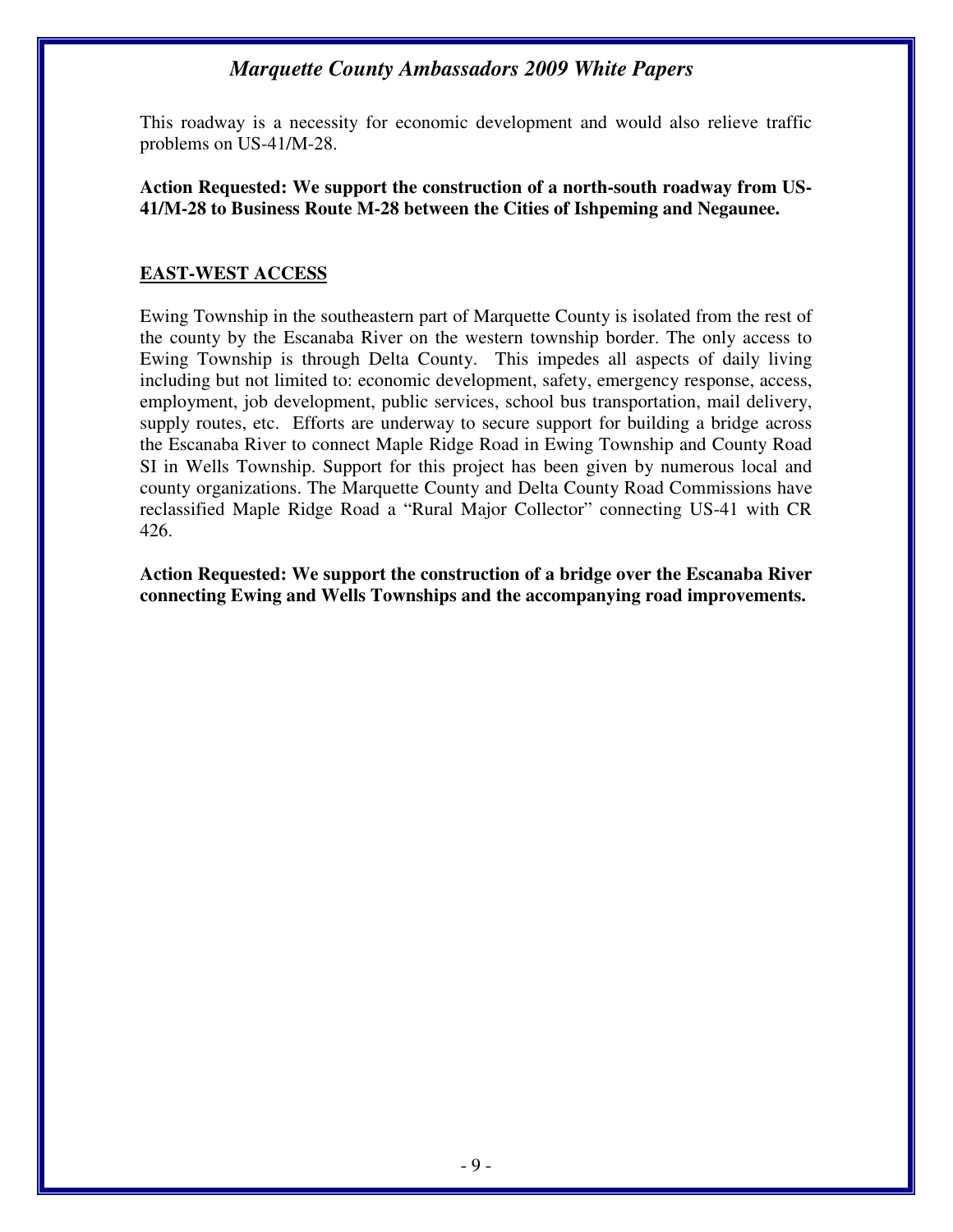## **TRAVEL, TOURISM, AND RECREATION WHITE PAPERS – 2009**

Marquette County's Travel, Tourism, and Recreation White Papers focus on four priority items: Funding for State Tourism Promotion; State Marketing Focus; Recreational Trail Development; and Arts and Culture Funding.

#### **FUNDING FOR AND FOCUS OF TRAVEL MICHIGAN**

Tourism continues to be a major component for the economic development in Michigan's Upper Peninsula. The Marquette County Ambassadors request the State to recognize that the Pure Michigan campaign, while highly effective, needs a consistent funding mechanism for the promotion of this major tourism initiative. Currently, Michigan has a \$30 million budget for tourism promotion; however, that budget may decrease to \$5 million in 2010. That level will leave Michigan unable to compete with surrounding States and major tourism destinations, resulting in a loss of market share for Michigan.

In Marquette County, we continue to import tourism revenue into Michigan through our community's ability to host major successful events – many with major media and sponsor promotion. We look to Travel Michigan to assist us in promoting our region and events to a larger audience. A listing of our major events includes:

| <b>January</b>  | Noquemanon Ski Marathon                                                                                                                                                |
|-----------------|------------------------------------------------------------------------------------------------------------------------------------------------------------------------|
| <b>February</b> | U.P. 200 Sled Dog Championships<br>J3 and J4 Alpine Ski Championships<br>Jaycees Special Olympics Softball Tournament                                                  |
| April           | <b>Superiorland Soccer Tournaments</b><br>NIT - Negaunee Invitational Basketball Tournament                                                                            |
| June            | <b>Superior Bike Fest</b>                                                                                                                                              |
| July            | July 4th events in conjunction with International Food Festival<br>Pioneer Days<br>Art on the Rocks / Blueberry Festival / Outback Art Show<br>Hiawatha Music Festival |
| <b>August</b>   | Ore to Shore Mountain Bike Epic<br>Seafood Festival<br>Marquette Kennel Dog Show                                                                                       |
| September       | U.S. National Ski Hall of Fame Induction Ceremony<br>Marquette Area Blues Festival                                                                                     |
| October         | U.S. Olympic Speedskating Trials                                                                                                                                       |
| <b>November</b> | World Cup Speedskating                                                                                                                                                 |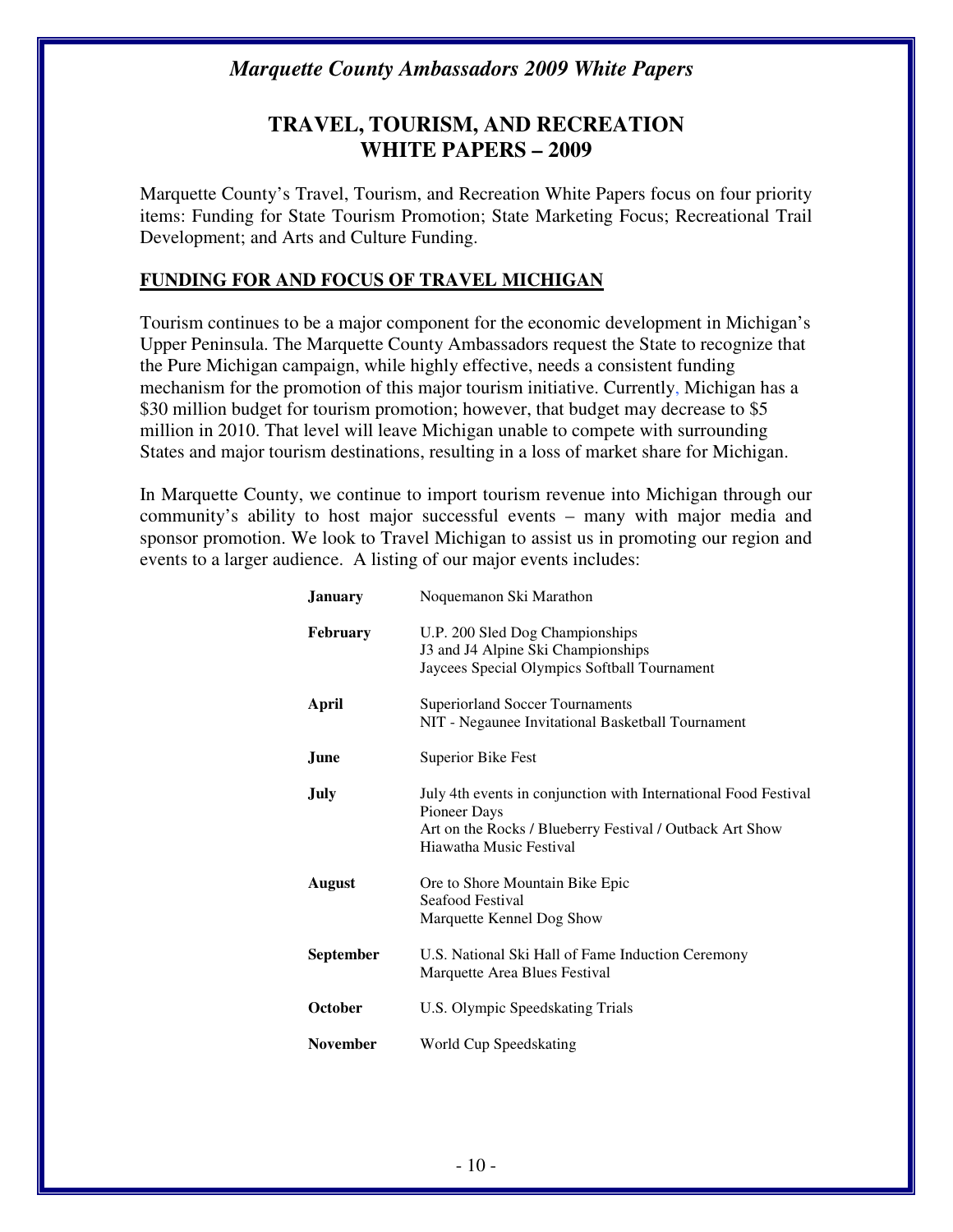#### **DNR / MDOT RECREATIONAL TRAIL DEVELOPMENT**

Recreational trail development is a critically important issue in the Upper Peninsula. The Marquette County Ambassadors request your continued support for the Iron Ore Heritage Trail **-** a 48-mile, year round, multi-use, interpretive trail / transportation corridor through Marquette County. It is imperative that trails are preserved and put into the publics' hands.

The Marquette County Ambassadors support the vision of a U.P. wide trail system that is available year-round for a multitude of recreational and alternative transportation users, and conveys the Upper Peninsula's nationally recognized and significant story for the mining of iron ore and copper minerals, in addition to a very important industry of timber and forestry products.

The Upper Peninsula is experiencing a major shift in land usage, and what land was once available for trails is now being gated off by private landowners. We will continue to experience a loss of trail access along with the ability to create additional trails for recreational users including bikers, hikers, equestrians, snowmobilers, and ATV riders.

#### **ARTS AND CULTURE FUNDING**

The Marquette County Ambassadors request that Michigan's legislature oppose the elimination of funding for Arts and Culture. To reduce funding of this component of Michigan's economy would result in the elimination of thousands of jobs in the State of Michigan, and in particular, the elimination of over 60 jobs in Marquette County.

While Arts & Cultural activities are a major intangible component in Marquette County's quality of life and the tourism industry, the real and tangible economic impact can be measured in sustained income and jobs.

The impact of Arts and Culture on the economy can be measured by two components: First, in its "Economic Presence" which measures employment and income; and, secondly, in its "Economic Impact" which measures the amount of economic activity generated as a result of the cultural activities.

#### *Economic Presence (1) Michigan*

Arts Organizations & Facilities: Employees 76,150 Annual Personal income  $$1.5$  billion Independent Artists 20,230 Annual Personal income  $\sim$  \$312 million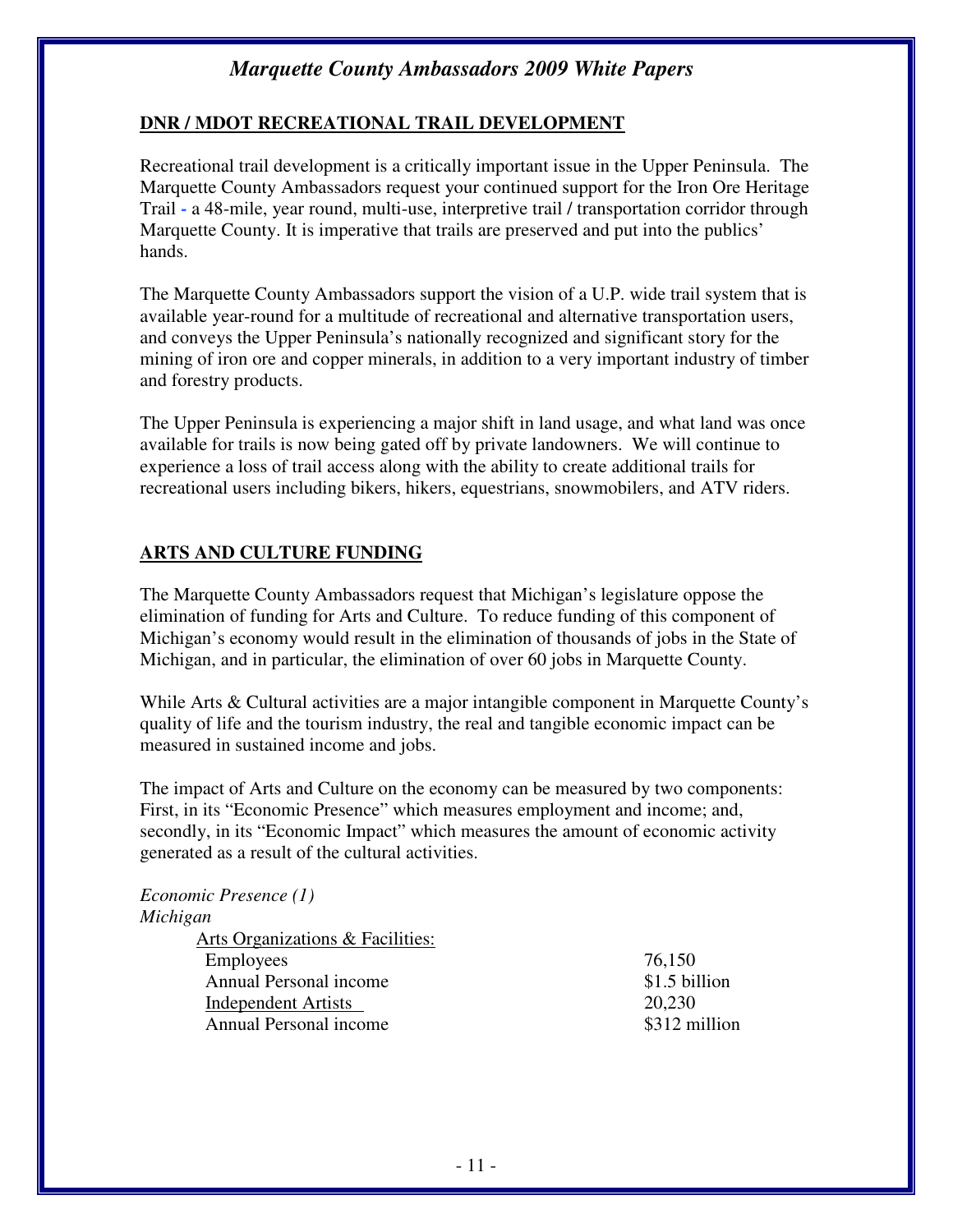| Marquette County                                                                    |               |
|-------------------------------------------------------------------------------------|---------------|
| Arts Organizations & Facilities:                                                    |               |
| <b>Employees</b>                                                                    | 62            |
| Annual Personal income                                                              | \$1.7 million |
| <b>Independent Artists</b>                                                          | 260           |
| Annual Personal income                                                              | \$4 million   |
| (1) Employees income based on avg. salary                                           | \$28,664      |
| Artists income based on avg. earnings                                               | \$15,421      |
| Source: Arts and Cultural Activities and the Michigan Economy, Upjohn Institute for |               |
| Employment Research, 2005 & www.payscale.com/research                               |               |
| Economic Impact                                                                     |               |

| Leonomic mipuei                                      |                              |
|------------------------------------------------------|------------------------------|
| Visitors spending for cultural activities - Michigan | $$65.7$ million / annual (2) |
| Local day visitors to cultural events/venues         | \$49/trip                    |
| Non-local day visitors to cultural events/venues     | \$70/trip                    |
| Overnight visitors to cultural events/venues         | \$569 / trip                 |
| Private Leverage to state dollars - Michigan         | \$310 million                |
| - Marquette County                                   | \$71,000                     |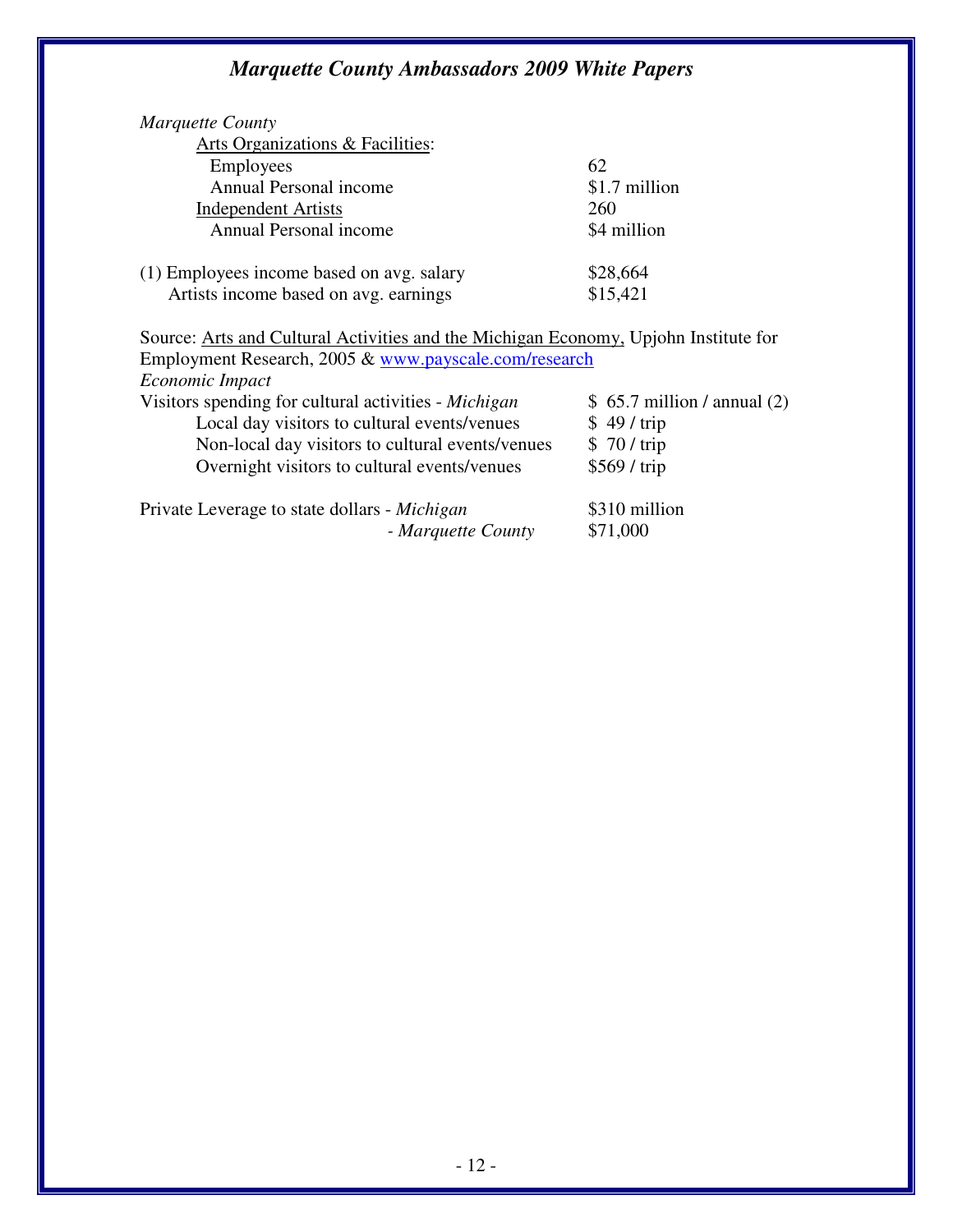## **HEALTH-CARE ISSUES WHITE PAPERS – 2009**

#### **IMPACT OF HEALTH CARE ON REGIONAL AND LOCAL ECONOMIES**

The impact of the health-care community is far greater than the delivery of consistent services. The Michigan Health and Hospital Association reports that, in Michigan's Upper Peninsula alone, 21,000 residents have jobs in, or related to, health care, earning a combined \$900 million annually and paying taxes to help support schools, community infrastructure, and public safety. Health-care workers also use their purchasing power to support local businesses. Those businesses, in turn, employ other members of the community and are able to create new jobs.

In Marquette County, for example, there are 7,163 jobs related to health care—more than 4,900 of which are directly associated with delivery of services. Those 7,163 workers earn \$333 million annually, generating \$101 million in revenue for federal, state, and local taxes. The estimated annual economic impact of Marquette County's health-care sector is \$482 million. This number represents the total value of production of goods and services.

Health care is Michigan's largest private-sector employer. Michigan residents employed in health care earn about \$9 billion a year in salaries and benefits, generating a substantial amount of tax revenue and spending within individual communities. When viewing the health-care community from state, regional, and local perspectives, consistent and adequate funding for the state's health-care programs (including Medicaid) has a greater impact on the community at large than just on those who receive specified services.

#### **MICHIGAN MEDICAID**

The Upper Peninsula's traditional collaboration and networking in the health-care community has generally allowed full health services for Medicaid enrollees, particularly for the segments of the population who need them most—children and pregnant women. Hospitals, clinics, independent physicians, and health departments work closely with the region's managed-care organization (the Upper Peninsula Health Plan) to ensure that Medicaid recipients receive consistent wellness care in addition to treatment for illnesses.

The region's health-care community effectively and consistently provides essential services to Medicaid enrollees. This consistent, high-quality service—during an era of increasing costs—is a testament to the collaborative spirit of the health-care community. As health care for the uninsured and the underinsured becomes a more-prominent public issue, the State of Michigan's managed-care programs are one of the best vehicles for fiscally responsible care that produces good outcomes. For managed care to be fully successful, it needs to be supported with a rate structure that complies with well-established federal requirements for actuarial soundness. Rates that are actuarially sound will support a system that can provide cost savings as well as manage medical care consistently and efficiently.

**Action Requested: Continued support of the Healthcare community, the Medicaid program and actuarial sound rates to provide these services. It is imperative that this at risk population be protected and has access to quality Healthcare.**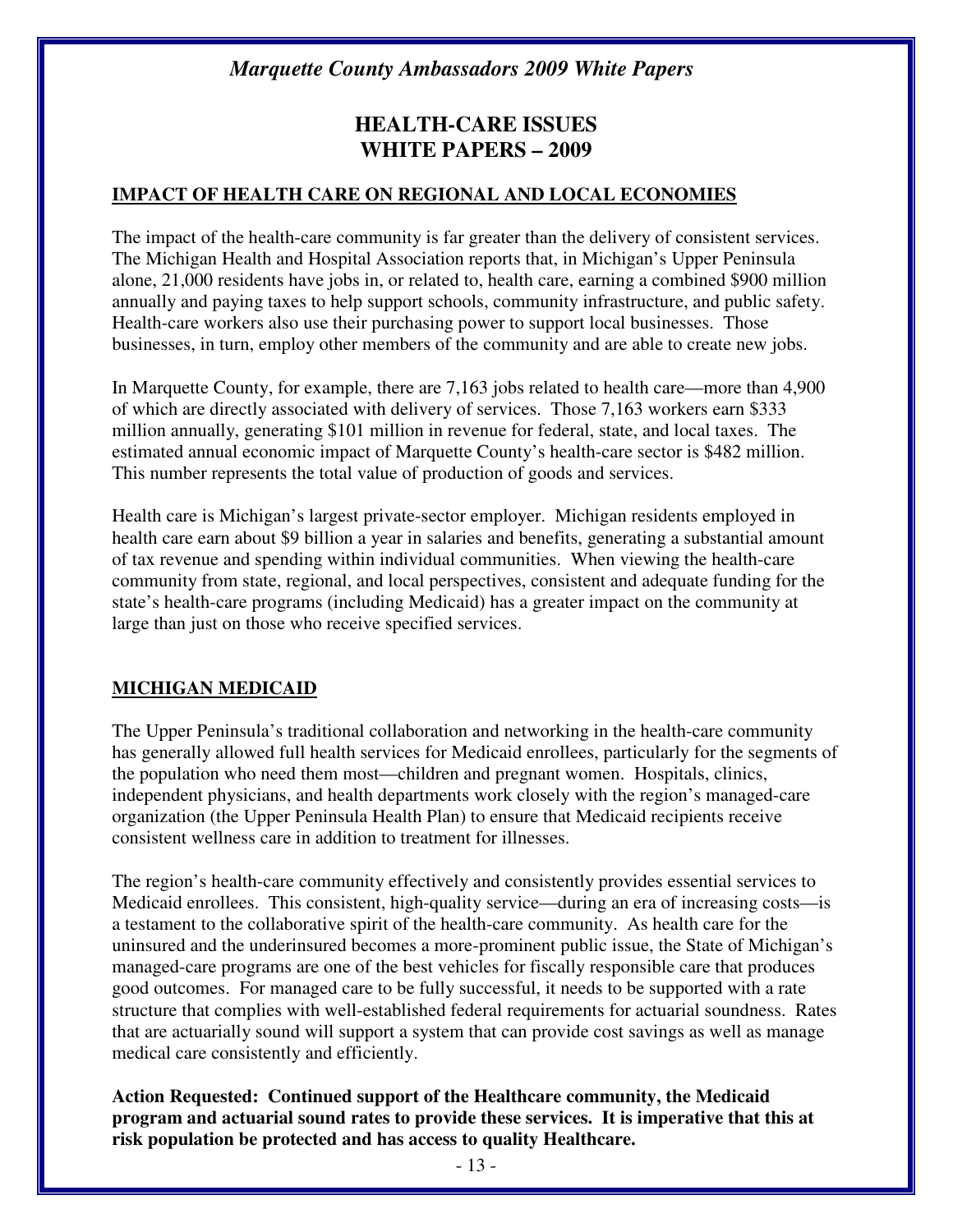#### **TELEPHARMACY**

As the nation and the state work toward greater efficiencies in health care via electronic medical records and electronic prescribing, *Telepharmacy* becomes more desirable. Hospitals particularly those in rural areas—face the challenge of recruiting, employing, and maintaining sufficient numbers of pharmacists to operate full shifts. Hospitals may better be able to meet those challenges if they partner with other hospitals to share pharmacists via Telepharmacy.

Wisconsin permits Telepharmacy and already reaps the benefits of shared responsibility and efficiency. In Michigan, however, the lack of Telepharmacy limits pharmacy coverage at some facilities—particularly on second and third shifts. Upper Peninsula hospitals and providers have successfully established an extensive Telehealth network, one that has inspired similar networks elsewhere. The Upper Peninsula spirit of cooperation and thinking outside of traditional boundaries could—with community and state support—develop a similarly successful Telepharmacy network.

**Action Requested: Legislation permitting the Telepharmacy service to enable Michigan hospitals to provide high quality and safe Pharmaceutical services to the residents of the Upper Peninsula.** 

#### **FEDERALLY QUALIFIED HEALTH CENTERS OFFERING COMPREHENSIVE CARE**

Many Upper Peninsula individuals and families are not eligible for health coverage through employment, and many do not qualify for help from state-sponsored programs. To improve the health of medically underserved communities, the Upper Great Lakes Family Health Center plans to transition two primary-care clinics in Marquette County into Federally Qualified Health Centers, which will provide comprehensive medical services. The UGL is working with the Marquette General Health System and the Michigan Primary Care Association to bolster the project. The project seeks funding through grants to assess needs, fully develop the project, and reach out to local communities to gain long-term support. The project has the potential for a major positive impact on Marquette County and the region.

#### **Action Requested: State of Michigan support for the expansion of FQHC's in the State of Michigan to meet the Healthcare needs of the citizens of Michigan.**

## **PHYSICIAN RECRUITING IN RURAL AREAS**

Hospitals and physician groups in rural areas are often at a disadvantage when recruiting physicians. Many native Upper Peninsula residents who leave the area for medical school do not return—because of limited employment opportunities, smaller compensation packages than those offered in larger metropolitan areas, or a combination of factors. Sometimes extra dollars or other incentives are needed to attract the most-talented physicians to the less densely populated Upper Peninsula. Financial resources to provide these incentives are important to maintain and increase the strength of the region's physician pool.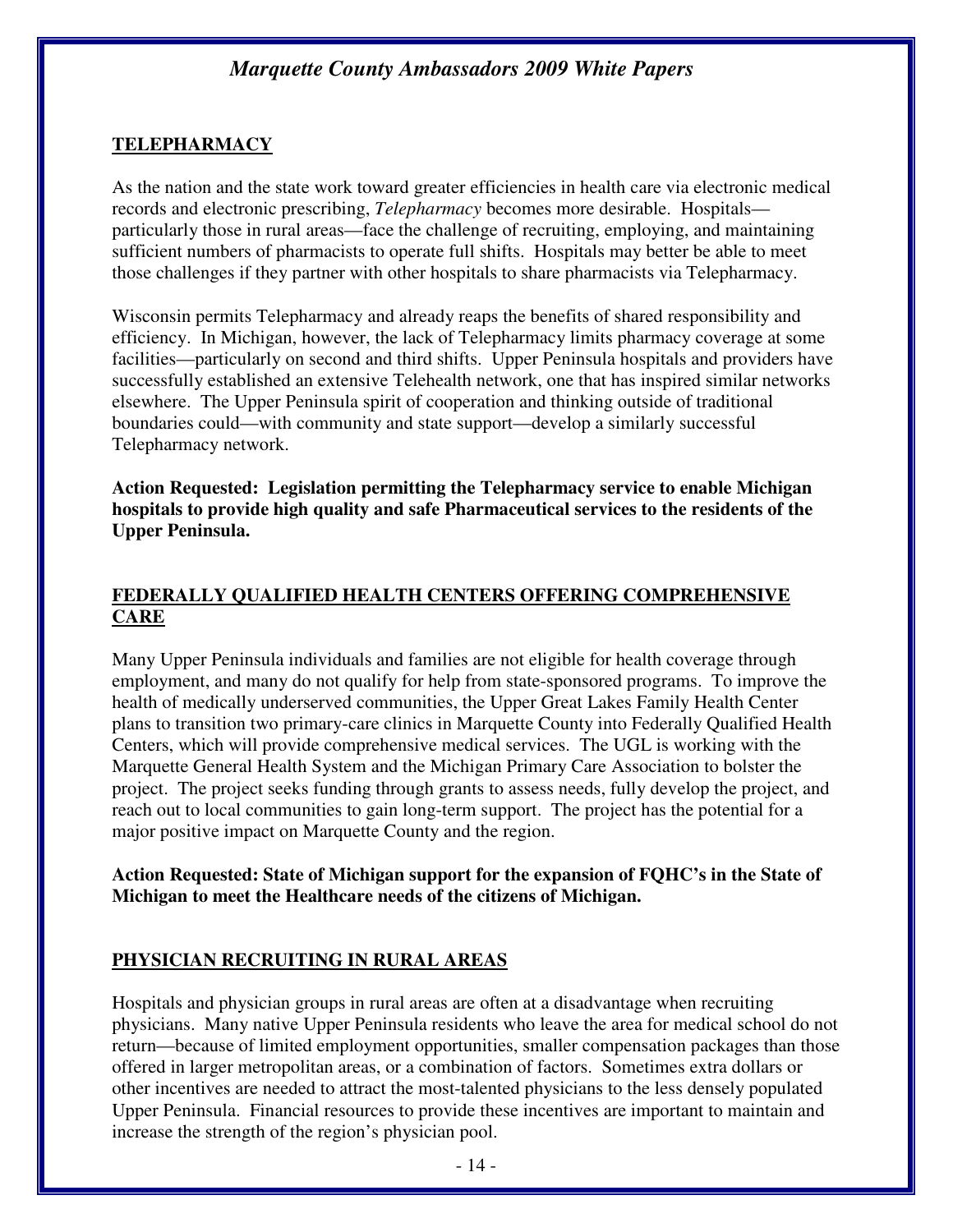**Action Requested: A program to subsidize the cost of recruitment of Primary Care and Specialists in the rural areas of the State of Michigan, specifically the Upper Peninsula where the outmigration of Healthcare to surrounding states is hurting the Medical community and overall economy of the Upper Peninsula.** 

#### **MANDATED NURSE-PATIENT STAFFING RATIOS**

There is no consensus that legislatively mandating nurse to patient ratios assures that patients have a safe, quality patient care experience. There is no data that supports the claim that quality improves when mandated ratios are approved. California is the most prominent example of ratios. A new study by the CA Healthcare Foundation found that the quality of nursing care did not change significantly after implementation of the staffing ratios. In addition, hospitals in CA were forced to reduce budgets in other areas of patient services to attempt to maintain the ratios. In CA, after a 5-year time to have ratios in place, 9 out of 10 hospitals were not able to comply with the mandate resulting in many hospitals requesting waivers. One hospital in CA closed due to an inability to meet the requirement and other hospitals have limited admissions in order to meet the staffing ratios. This has a negative impact on providing a safe, quality patient care experience.

Consider the following:

- Michigan and the nation face a severe nursing shortage. Hospitals simply can't maintain a supply of nurses that does not exist.
- Michigan's state government and its hospitals are simply not in a position to address the financial realities of nurse-patient ratios.
- Mandated ratios will divert hospital resources away from patient care and toward compliance.
- Legislative ratios would duplicate existing standard, laws and regulations.
- Mandated staffing should not be legislated for a single profession due to the impact on all other hospital personnel.
- Mandated ratios would increase hospital liability and insurance premium increases as hospitals fail to comply with legislated mandates.
- Hospital reimbursement could be negatively impacted by failing to comply with legislation, forcing Medicare to withhold payments.

In summary, the CA experience over the past 5 years fails to support mandating nurse staffing ratios. There are many obstacles to implementing and complying with mandated staffing ratios. A better way to approach patient safety and quality care is to support increasing nurse faculty and providing tuition and scholarships for nurses to increase the supply of nurses in Michigan. A study has shown that death rates were decreased in hospitals with a higher percentage of nurses that hold a bachelors degree versus mandated nurse staffing ratios. This is how to improve safety and quality.

#### **Action Requested: Do not consider mandated nurse staffing ratios.**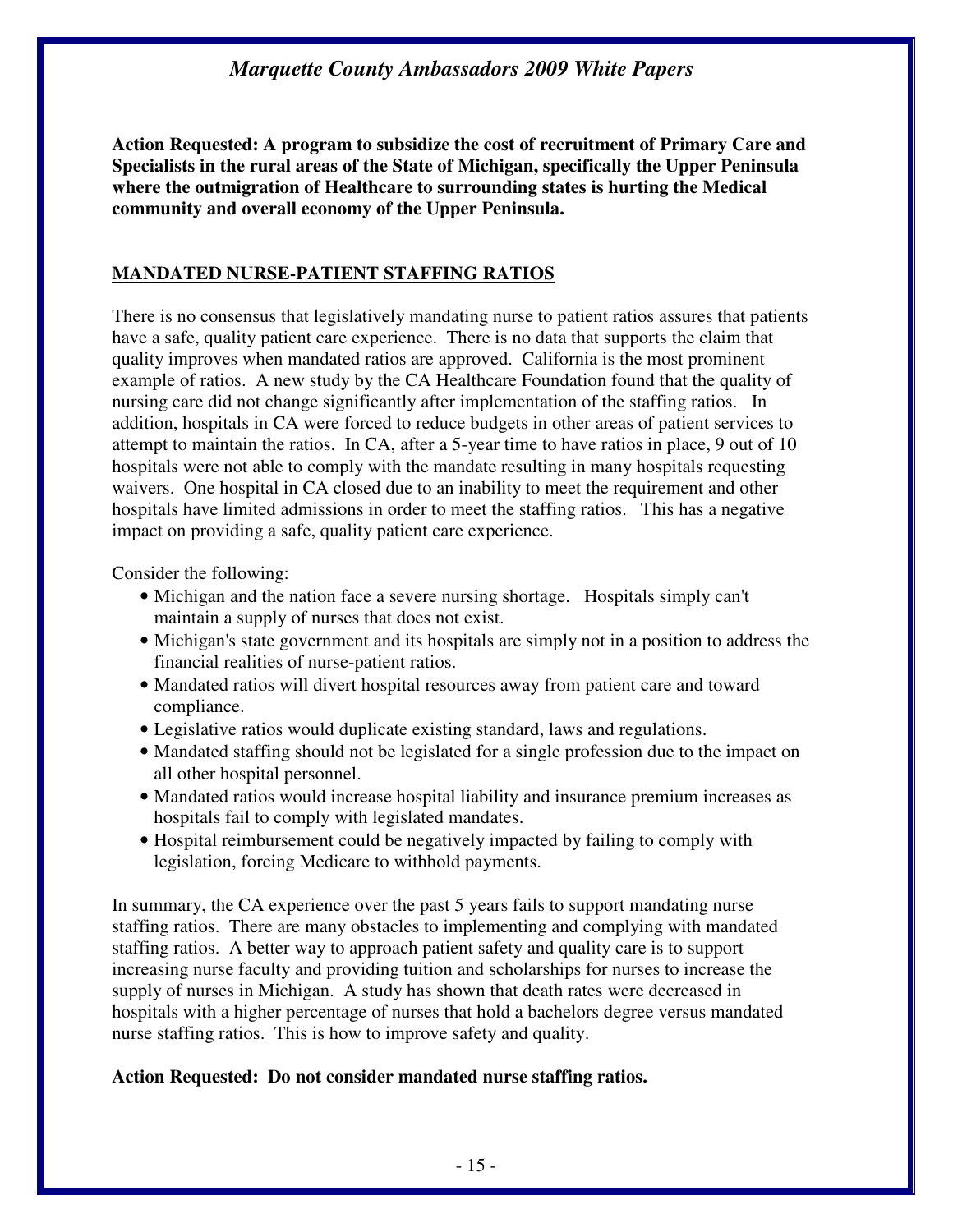## **EDUCATION ISSUES WHITE PAPERS – 2009**

#### **FUNDING**

It should come as no surprise that funding will remain a central issue for school districts. Years of no increase, very low increases, and even reductions in foundation grants have resulted in significant cuts to school operations and education programs. Over the past five years, K-12 education has received a 1.7% increase in state aid, the lowest increase of the state's six major budget areas. The immediate future for Michigan's economy is still bleak and schools may be called upon to make further reductions in expenditures. These reductions will most certainly impact districts' ability to advance the Michigan Merit Curriculum and meet Adequate Yearly Progress.

**Action Requested: We support the continuation of the "2X" system of calculating Foundation Aid and the annual continuation of this funding until the less endowed districts reach the common Foundation level. It returns to the equitable system that was part of the original Proposal A system to provide a catch-up formula to the lowest funded districts to reach the lowest level of the Foundation.** 

#### **SINKING FUND**

Due to funding constraints, districts are lacking funds for infrastructure, technology, and school bus acquisition. It is our hope that legislation previously proposed would be reinstated and enacted to expand the use of funds received from millage to include technology and school bus acquisition. This has been a long standing request from our area superintendents and we hope for some relief during this legislative session.

**Action Requested: We support the reintroduction and passage of SB 367 that would allow sinking funds to be used for purchasing school busses and technology.** 

#### **TRANSPORTATION COSTS**

Throughout the state, many districts have very high transportation expenses when compared to other districts, yet receive the same amount of funding. In Marquette County alone, transportation budgets for similar sized school districts differ by more than \$500,000. Last year, additional funds were made available to districts covering large geographical areas and limited numbers of students per square mile. Although not statutorily required, school transportation systems in these areas are the lifeblood of the school districts and as such, need adequate funding.

**Action Requested: Continue and enhance the transportation categorical funding to aid those school districts with large geographical boundaries and limited students per square mile.**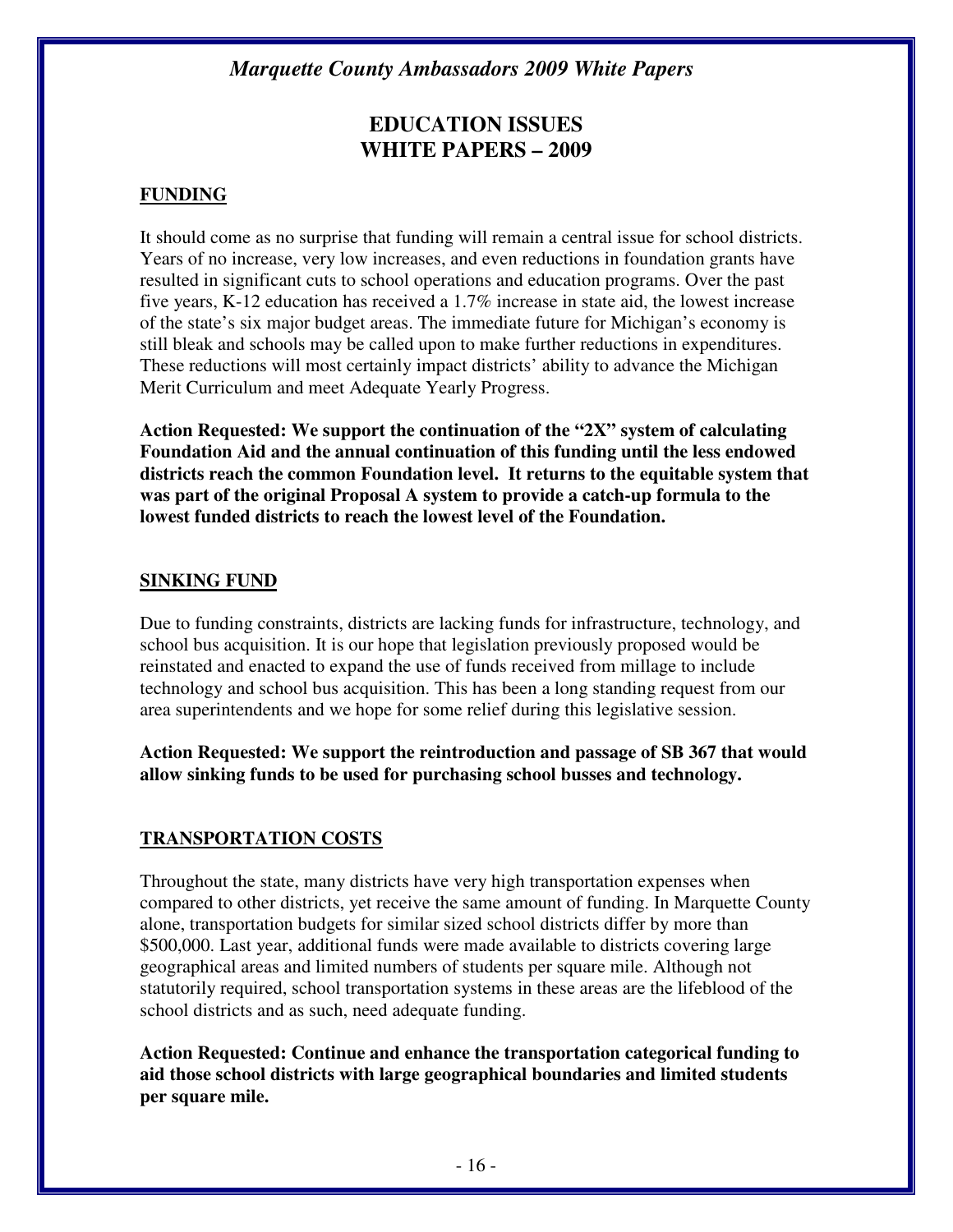### **DECLINING ENROLLMENT**

Declining enrollment is problematic throughout the state of Michigan. The Upper Peninsula and Marquette County in particular, is experiencing a significant decline in student enrollment. Lower student enrollment means lower revenues for school districts; however, subsequent reductions in expenditures do not easily follow. For example, a drop of 12 students means a loss of almost \$90,000 in foundation aid. However, a drop of 12 students is usually spread across the district and does not readily equate to a reduction of \$90,000 in costs. Additionally, the general education population is declining at a faster rate than special education resulting in increased costs. Currently, school districts may use a three-year rolling average to cushion the loss of revenue.

**Action Requested: We recommend the expansion of the rolling average to somewhere between 5 and 10 years. This will ensure adequate time for a school district to plan for reductions in expenditures to meet the needs of its students and not negatively impact current programming.** 

## **CAREER AND TECHNICAL EDUCATION**

Preparing a workforce that aligns with current and future employment needs in Marquette and Alger Counties is essential for the survival and growth of the Upper Peninsula. Marquette Alger Regional Educational Service Agency (MARESA) along with the Lake Superior Community Partnership (LSCP), support exposure and understanding of career and technical educational options for students, educators, parents, and business. These programs develop interest in training programs that prepare students for local career opportunities.

Many students desire to explore options in career and technical education (CTE). In addition to the graduation requirements that burden those students, there are several other barriers that may block students from pursuing these courses.

- Tuition for enrollment in CTE classes is an additional cost to the districts that is not covered by state aid and foundation grants.
- Transportation to CTE classes is an additional cost to the school and students.
- Highly qualified teachers
- Competition with other programs
- Internships

**Action Requested: We support these programs as vital to the development and growth of industry in the Upper Peninsula. Given the unique geographic and economic factors inherent within this region, we support efforts to make CTE more affordable and accessible to students.**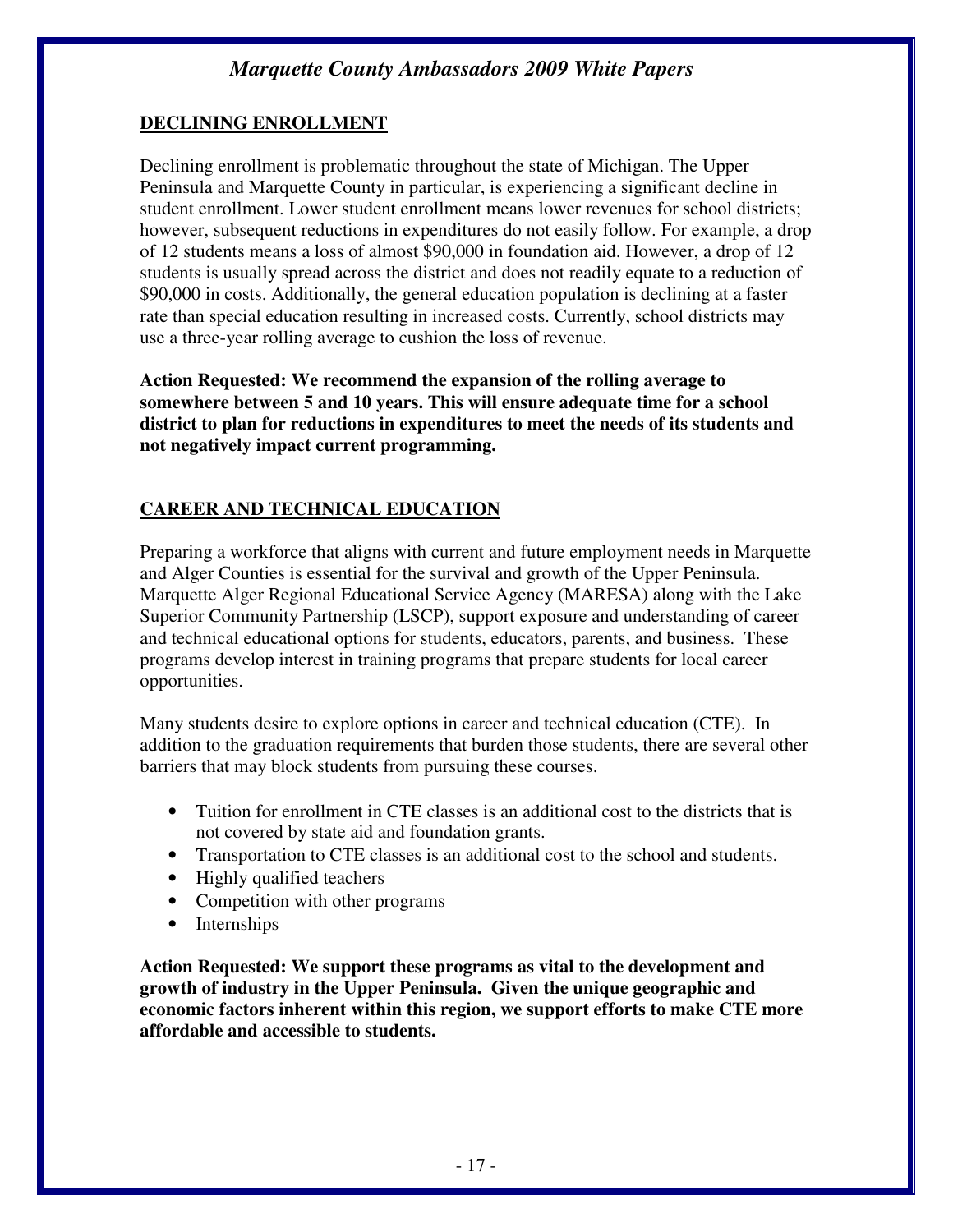#### **KINDERGARTEN**

Legislation has been enacted that will require school districts to phase in all day, every day kindergarten. Most educators will agree that all day, every day kindergarten is needed and will benefit our children in their educational years; however, the initial implementation of this expanded program will come at additional costs to most districts. The argument is certainly made that school districts have been receiving the full foundation aid for kindergarten students while only educating them for half a day. Educators fully understand the need to align the foundation aid with the time a student spends in the classroom. The issue remains with increased start-up costs to the school district with no revenues to help.

**Action Requested: We recommend a phase in/out approach for implementing all day, every day kindergarten. A predetermined additional amount of foundation aid for kindergarten students could be established for school districts implementing full time kindergarten. This amount would be incrementally reduced over a three year period when kindergarten aid would be the same as other grades.** 

#### **SCHOOL AID FUND TRANSFERS**

Due to significant budget constraints in recent years, the State of Michigan has identified certain expenses not previously considered as education expenses and moved funding of these programs to the school aid appropriations. What once was a general fund expense has been moved to the school aid fund thereby reducing school funding. This is not unlike the reduction of general fund monies to schools as the state lottery monies were earmarked for education.

**Action Requested: We implore the state legislature to refrain from categorizing additional programs and initiatives as "educational" and thereby placing a further burden on the school aid fund. We also ask the state legislature to forward on to school districts any funds received from the federal government in an economic stimulus plan without reducing general fund contributions to the school aid fund.** 

#### **PROPERTY TAX LEGISLATION**

Much is being written about the potential reduction of property taxes. Any reduction in home values and property taxes will obviously have negative effect on the school aid fund.

**Action Requested: We recommend that the property tax legislation remain whole.** 

#### **HIGHER EDUCATION**

Northern Michigan University is a key element to the future growth and development of Marquette County. As a rural comprehensive university it offers the citizens of the county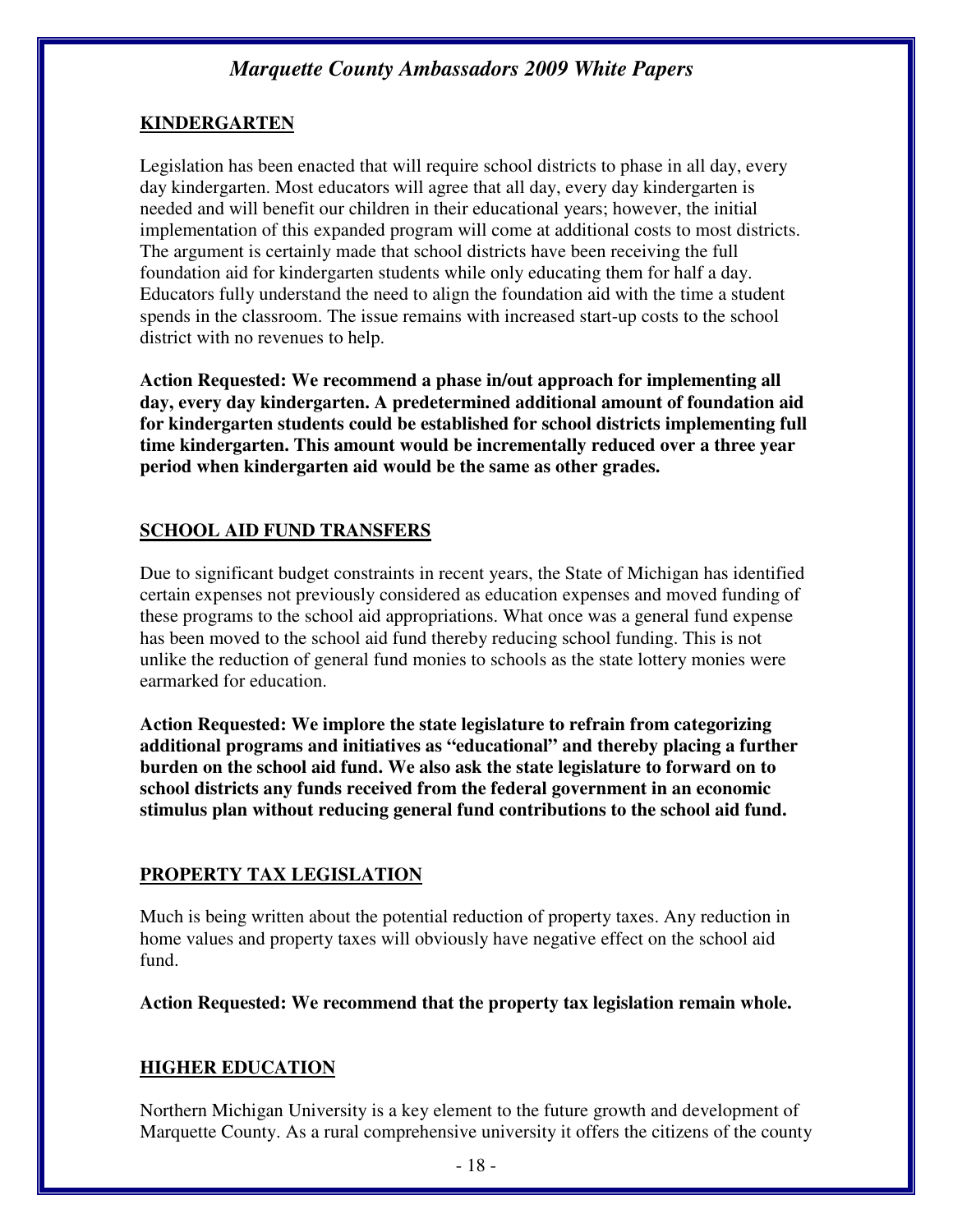and the Upper Peninsula a high quality, high tech learning environment at a reasonable cost.

University administrators and faculty serve in leadership roles in the economic development efforts of our community. Faculty, staff, and students contribute thousands of hours of their time and expertise to our community through the work they do on community issues and projects. Because of NMU's community involvement the Carnegie Foundation for the Advancement of Teaching selected Northern for the 2008 Community Engagement Classification, one of the 119 higher education institutions in the nation to earn the distinction.

The university's annual economic impact on the Upper Peninsula is well over a quarter of a billion dollars. It is the third largest employer in Marquette County and each year it brings thousands of people into our community through educational, cultural, and athletic events. Northern Michigan University has been a key factor in a number of companies deciding to locate in the county.

The community is concerned about any further reductions in state aid to Northern Michigan University. Michigan's support for higher education has been significantly reduced over the last several fiscal years—and that has had a large impact on NMU. The university has the second lowest tuition level in the state and one of the highest levels of financial aid to students. Also NMU has one of the highest college first generation student enrollment levels among the state's fifteen public universities. Michigan needs to support higher education and expand the access to higher education to all students in Michigan—including those in our region.

**Action Requested: The state will continue to fund Northern Michigan University at its historical level. For every dollar of state support that NMU is reduced, four more dollars are lost to the Upper Peninsula economy.**

**The community also supports NMU's Joint Capital Outlay Committee funding request for a combined heat (steam) and power (electricity) addition (CHP) to its existing heating plant.** The primary fuel for the CHP addition is biomass (wood). The electricity generated would be used by NMU and the steam would be used by NMU and Marquette General Hospital lowering utility costs and the use of fossil fuels for both institutions. The CHP addition would increase the electrical power supply for Marquette County, create 90 to 120 new jobs many of which would be in the forest industry, lower higher education and health care costs, and it is good for the environment.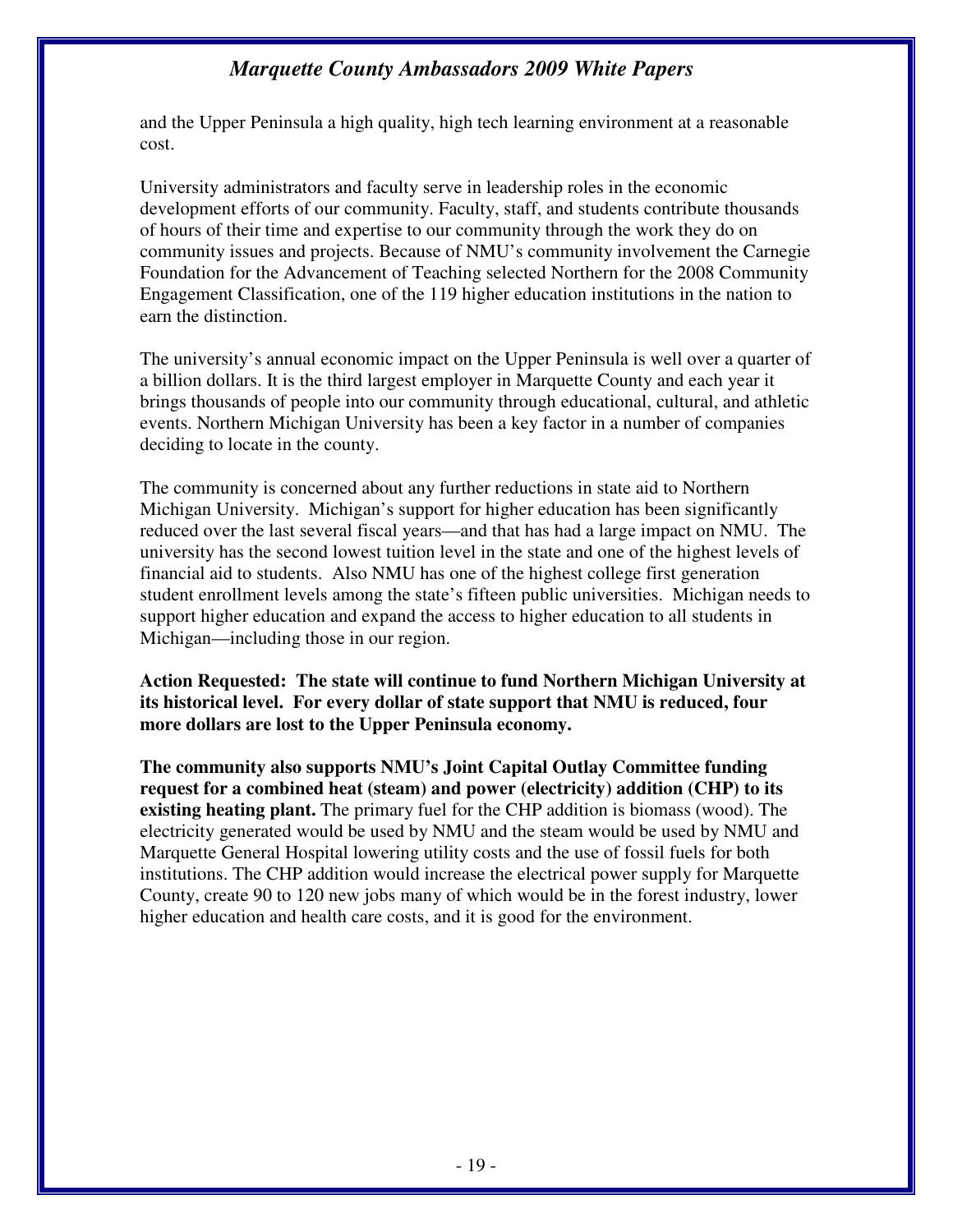## **MICHIGAN STATE POLICE UPPER PENINSULA CRIME LAB WHITE PAPERS – 2009**

#### **MICHIGAN STATE POLICE UPPER PENINSULA CRIME LAB**

The Michigan State Police Forensic Science Divison's Crime Laboratory in Marquette is essential to public safety and criminal justice in the Upper Peninsula. While the Marquette County Ambassadors understands the budget challenges facing the legislature, we ask that you consider other alternatives to balancing the Michigan State Police budget.

When the legislature makes the Upper Peninsula crime lab a capital outlay priority, the Marquette County Ambassadors is confident a long-term home can be found. A recent request for proposals issued by the Department of Management and Budget resulted in two proposals. The proposal indicates an initial capital outlay of \$3 million is needed. The request for proposals required a build-to-suit approach. Spreading the cost over a number of years would reduce the state's initial capital outlay.

**Action Requested: The Senate Appropriations Committee's public safety subcommittee reported on a budget bill that includes a \$100 place holder for the Upper Peninsula crime lab. The crime lab is a shovel-ready project. The Marquette County Ambassadors recommends using stimulus funds or reprioritizing capital outlay projects in order to fund the capital cost for the U.P. Crime Lab.** 

Marquette is a central location within the Upper Peninsula, providing ease of access for the remaining 14 Counties in the U.P. The Upper Peninsula lab provides crime scene investigations, responds to bomb calls, analyzes firearms and suspected drugs, does toolmark comparisons, and conducts polygraph interviews. The laboratory provides these services to 73 law enforcement agencies in the U.P. at all levels of government (village, city, town, township, tribal, university, MSP posts, county sheriff departments, state agencies, FBI, DEA, ATF). Approximately 65 percent of the laboratory's work is for agencies other than MSP posts. The U.P. is comprised mostly of small law enforcement agencies, many with only one or two officers. Small agencies generally have less experience with major criminal investigations and do not have evidence technicians. Upper Peninsula law enforcement relies on state police assistance and resources.

The lab has eight employees providing polygraph tests, drug analyses, crime scene investigations, firearms analyses, bomb squad, and fingerprint comparisons. Lab staff testify regularly as expert witnesses in criminal trials and also provide training and consult with U.P. law enforcement agencies regarding their investigations. Today's juries simply have an expectation of physical evidence in criminal trials. The lab's operating budget is approximately \$900,000.

Without a crime lab in the Upper Peninsula, swift forensic analysis and investigation would come to an end. Michigan State Police crime labs are already backlogged, and the state police laboratory system has recently taken on the responsibility of 25,000 additional cases from the closure of the city of Detroit forensic lab.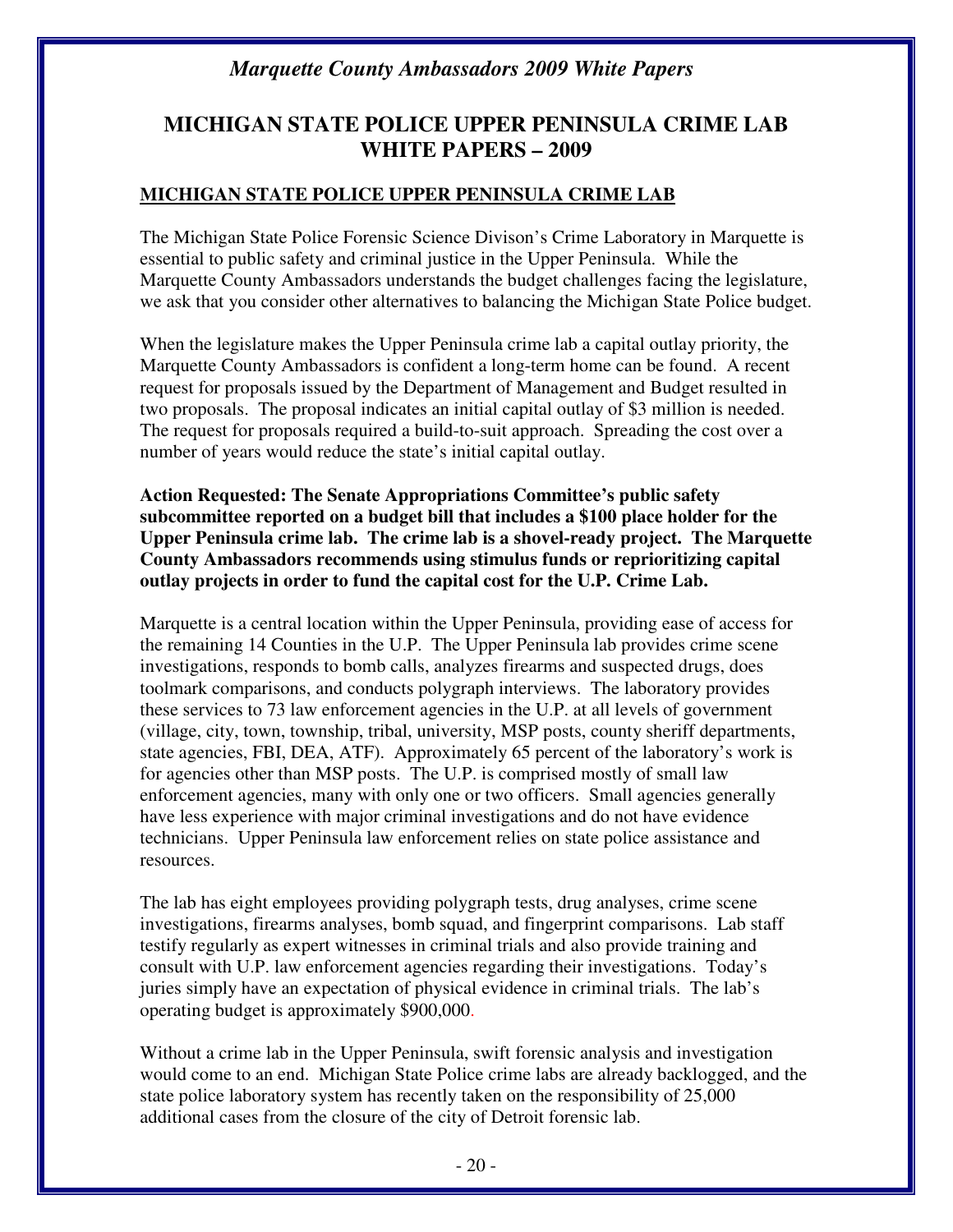With seven crime labs, Michigan State Police have strategic locations in Marquette, Grayling, Bridgeport, Grand Rapids, Lansing, Northville, and Sterling Heights. The multiple locations decrease travel time for local law enforcement agencies. If the 35 miles from Northville to Sterling Heights requires two labs, the Ambassadors believe the 250 miles from Marquette to Grayling (or the 400 miles from Ironwood to Grayling) justifies maintaining a U.P. crime lab.

Relying on the Michigan State Police lab in Grayling is problematic, especially in the winter months. Travel downstate requires at least one overnight stay. Officers' time is expensive and should be spent on law enforcement locally rather than transporting evidence. Winter travel adds the challenge of road and bridge closures. Marquette County has 25 fewer police officers now than on September 11, 2001. This will further strain the limited resources.

Faster response to crime scenes by a local lab allows police officers to return to law enforcement duties rather than maintaining crime scene security. Fast response provides a greater probability that important fragile or perishable evidence can be collected before it is permanently lost to degradation or the weather. Fast response allows agencies to apprehend perpetrators sooner. Investigators and prosecutors have evidence that is more probative, manageable, and convincing. Overall, it speeds up the criminal justice process, facilitates resolution for victims and their families, and prevents further crime from occurring by perpetrators who flee during investigative delays.

Criminal justice is a system comprised of equally important parts. Closing the lab would remove an essential part of criminal justice in the Upper Peninsula. Adjudication of serious crimes would slow, adding to the number of inmates in already overcrowded county jails. In fact, the legislature asked the Council of State Government Justice Reinvestment Initiative to review the state's corrections programs. The review recommended that funding for law enforcement, specifically crime labs, be increased.

The Marquette County Ambassadors is concerned that funding for the Upper Peninsula Crime Lab may be cut in order to fund other Michigan State Police priorities. The Upper Peninsula has only three percent of the state's population, but our unique geography and large size require the legislature to adequately fund state services in our region.

Too frequently, the impact of state budget cuts is communicated as negative consequences on local government. The true impacts are on people. While the closure of the crime lab would impact law enforcement, the real tragedy will be the impact on crime victims and their families.

Prior to the re-staffing of the lab in 2004, a double murder required a crime scene investigation. The few Upper Peninsula forensic personnel were attending training and unavailable to respond. Downstate forensic investigators were requested. It took 30 hours for the downstate forensic team to respond. They did an excellent job, providing valuable evidence that led to two First Degree Murder convictions. Had it snowed, a frequent occurrence in February in the U.P., most of that evidence would have been lost. Three days later, the crime scene was released. For two days, the deceased could not be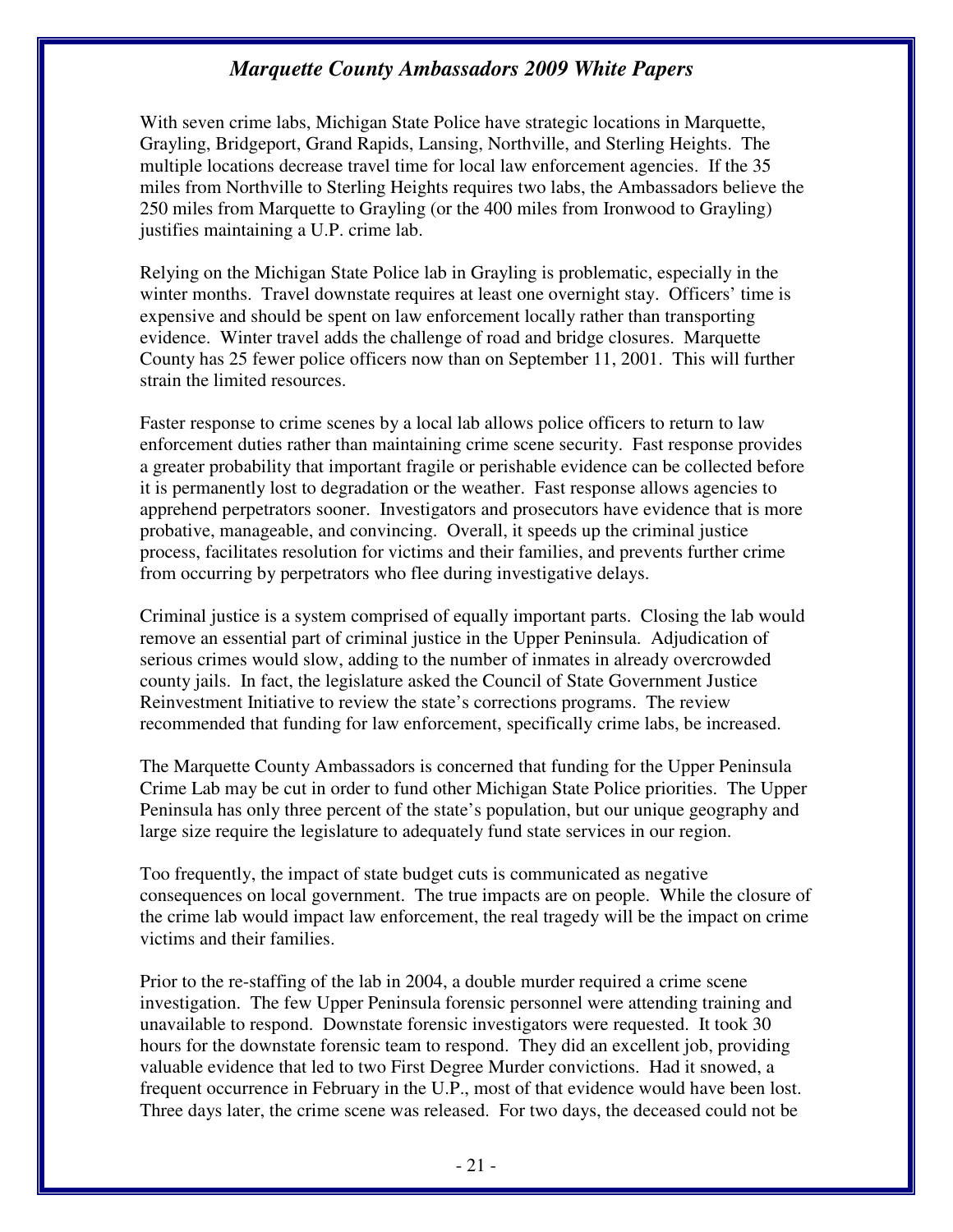moved. For two days, the bodies laid on the ground in the snow. The families could not properly grieve.

If the Upper Peninsula Forensic Sciences Laboratory closes, we are concerned about the impacts to police and sheriff departments and county prosecutors. We are most concerned about the impacts on the people of the Upper Peninsula.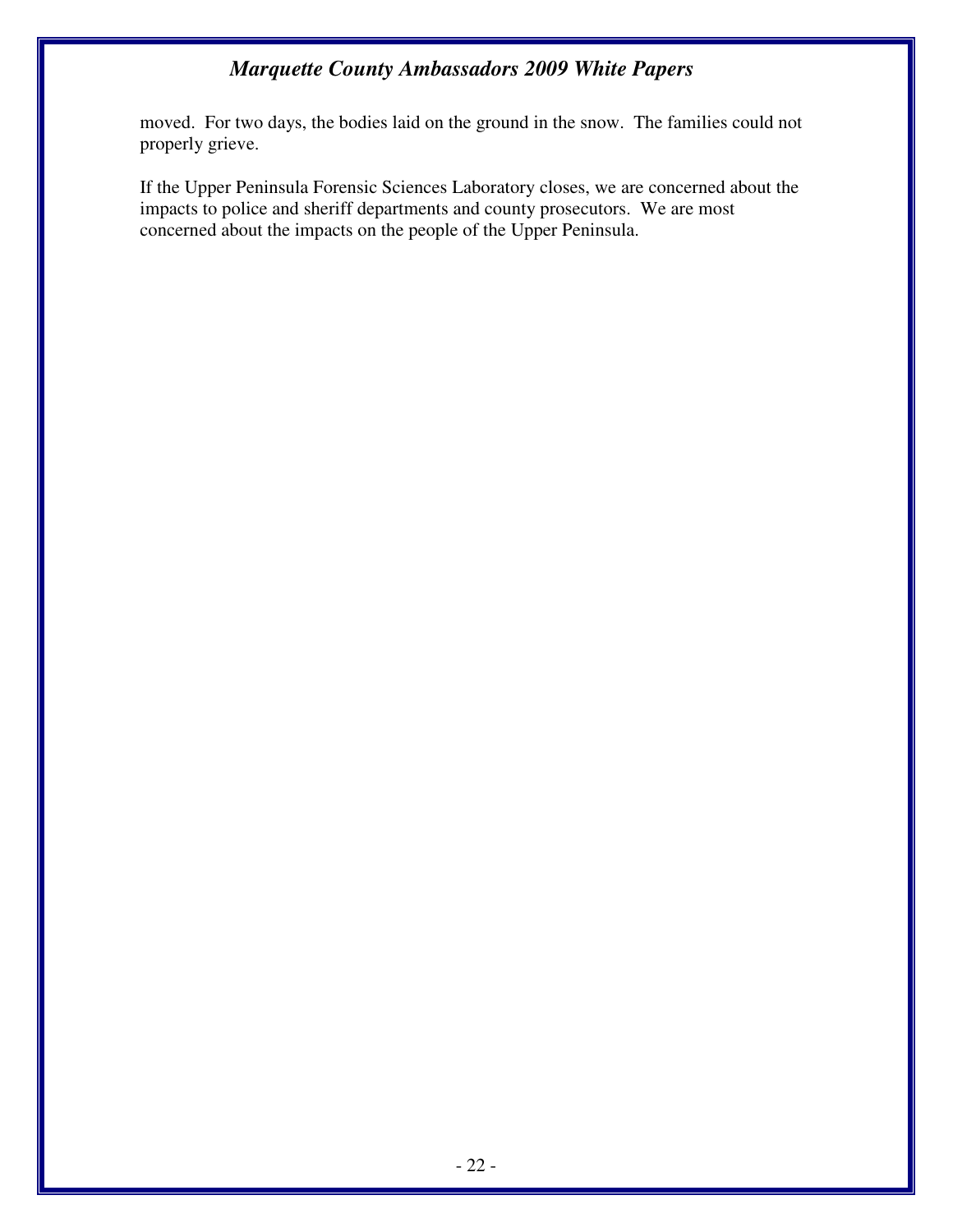## **ENERGY POLICY WHITE PAPERS – 2009**

#### **OBJECTIVES**

**Stimulate and foster economic growth and job creation through the development of reliable and affordable energy infrastructure and generation resources.** 

**Promote Renewable Portfolio Standard and Energy Efficiency programs that can reduce energy consumption; encourage support for the use of renewable and alternative sources of energy; and, reduce energy costs.** 

#### **Actions being advocated by the Marquette County Ambassadors include:**

- Approve Northern Michigan University's Joint Capital Outlay Committee funding request for construction of a biomass fired combined heat and power plant at its existing heating plant facility.
- Permit new renewable energy technology and projects including biomass, hydroelectric generation, photovoltaic and wind power - to effectively stimulate the State's economy through job creation and the attraction of new businesses and capital.
- Implement Michigan's Renewable Portfolio Standard and Energy Optimization programs in a cost-effective manner.
- Permit new "baseload" fossil fuel and nuclear power plants including new regulated utility plants – in a timely manner where a demonstrable need has been established in accordance with the law. Permitting of new "baseload" plants by the Michigan Department of Environmental Quality (MDEQ) and other state agencies must not be delayed due to political agendas.
- Create and promote "fuel neutral" renewable energy resource zones that minimize transmission interconnection and network upgrade costs.
- Oppose any attempt by Congress to preempt state adopted Renewable Portfolio Standards (RPS) and energy policy legislation. Congress must recognize the actions of the states and defer to state approved standards and policies wherever established. Inclusion of existing hydro power and other renewable energy resources recognized by Michigan's RPS must not be affected by any Federal action that usurps the power of the states